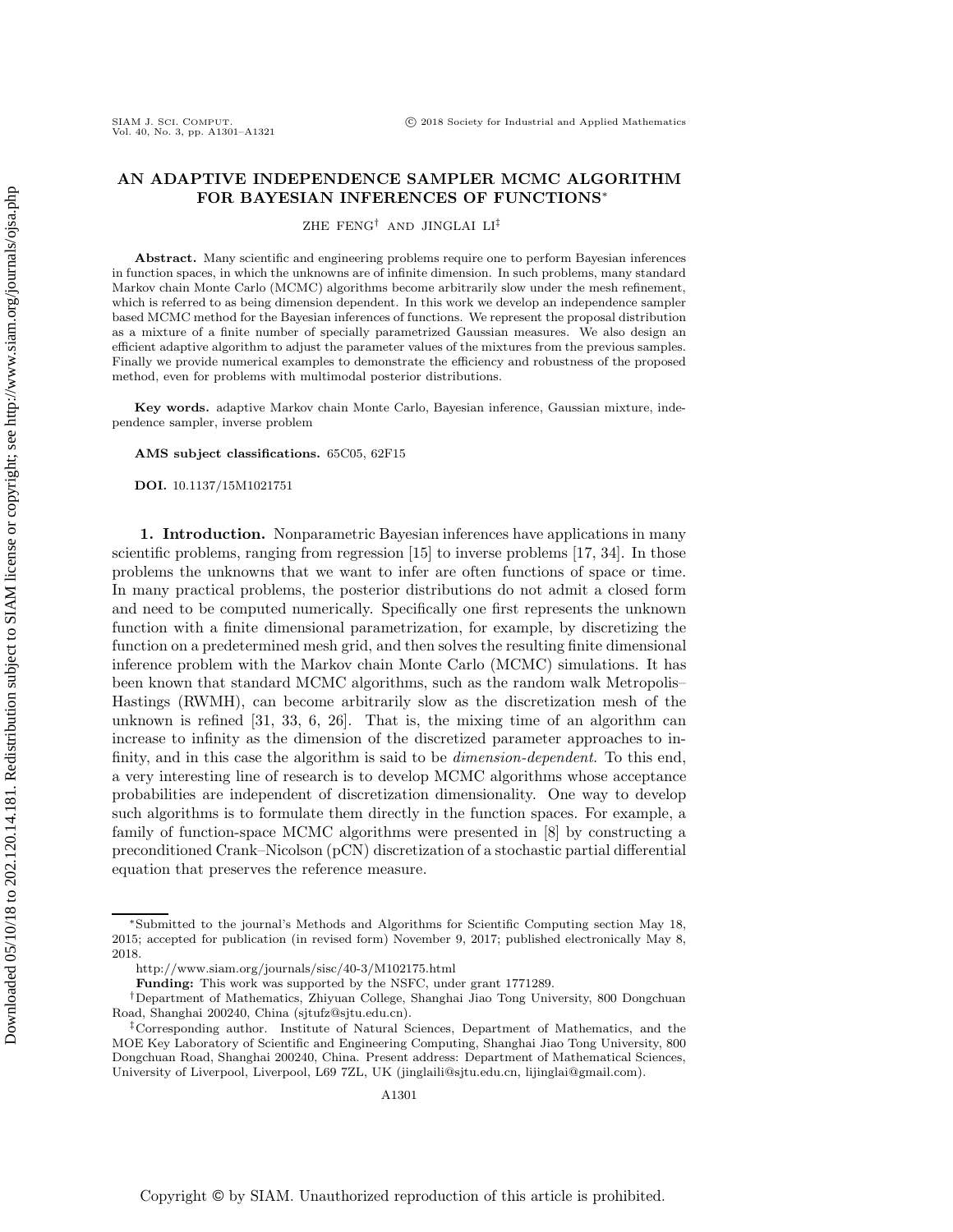#### A1302 ZHE FENG AND JINGLAI LI

Just like its finite dimensional counterparts, the sampling efficiency of the functionspace MCMC can be improved by incorporating the data information in the proposal design. One way of doing so is to guide the proposal with the local derivative information of the likelihood function. Methods in this category include the stochastic Newton MCMC [\[25,](#page-20-4) [28\]](#page-20-5), the operator-weighted proposal method [\[20\]](#page-19-4), the infinite dimensional Metropolis-adjusted Langevin algorithm (MALA) [\[7,](#page-19-5) [5\]](#page-19-6), and the dimensionindependent likelihood-informed MCMC [\[9\]](#page-19-7), just to name a few. An alternative type of method to improve the efficiency with the data information is the adaptive MCMC (cf. [\[1,](#page-19-8) [2,](#page-19-9) [32\]](#page-20-6) and the references therein), which automatically adjusts the proposal as the algorithm proceeds. While the first type of approach utilizes the gradient or the Hessian of the likelihood function to accelerate the computation, the adaptive methods do not require such information, which makes the particularly convenient for problems with black-box models.

In this paper we propose an adaptive MCMC algorithm with independence sampler (IS) [\[35\]](#page-20-7) for such function space inference problems. IS, also known as the independent Metropolis–Hastings (MH) [\[16\]](#page-19-10), or the Metropolized independent sampling [\[23\]](#page-20-8), is an alternative to the popular RWMH algorithm, which proposes from a stationary distribution, i.e., one that is independent of the present position. The design principle for the independence sampler method is rather straightforward: loosely speaking, one should choose the proposal distribution to be as close to the target distribution as possible. The basic idea here is to represent the proposal distribution with a mixture of a finite number of parametrized Gaussian measures and optimize the parameters as the algorithm proceeds. Our specific parametrization ensures the algorithm is well-defined in function spaces. As is mentioned earlier, a major advantage of the proposed method is that it can propose efficiently without using the derivative information of the likelihood function. Moreover as is demonstrated by our numerical examples in section [5,](#page-8-0) our method performs well for *multimodal* posterior distributions which can be challenging for many existing algorithms.

The rest of the paper is organized as the following. In section [2](#page-1-0) we introduce the basic setup of the function space Bayesian inference problem. In section [3](#page-2-0) we present the Gaussian mixture based independence sampler for Bayesian inference in function spaces and show that the acceptance probability associated to the proposal is independent of discretization dimensionality. The proposal distribution that we use is parametrized by a finite number of parameters and in section [4](#page-6-0) we describe the adaptive algorithm to adjust the proposal parameters to improve the sampling efficiency. Section [5](#page-8-0) provides several numerical examples of the proposed method.

<span id="page-1-0"></span>**2. Problem setup.** We consider a separable Hilbert space X with inner product  $\langle \cdot, \cdot \rangle_X$ . Our goal is to estimate the unknown  $u \in X$  from data  $y \in Y$ , where Y is the data space and  $y$  is related to  $u$  via the likelihood function

$$
L(u, y) = \frac{1}{Z} \exp(-\Phi^{y}(u)),
$$

where  $Z$  is a normalization constant. In what follows, without causing any ambiguity, we shall drop the superscript y in  $\Phi^y$  for simplicity. In this work we require that the functional  $\Phi$  satisfies [\[8,](#page-19-3) Assumptions (6.1)], i.e.,

(a) there exists  $q > 0$ ,  $Q > 0$  such that, for all  $u \in X$ ,

$$
0 \le \Phi(u) \le Q(1 + \|u\|_X^q);
$$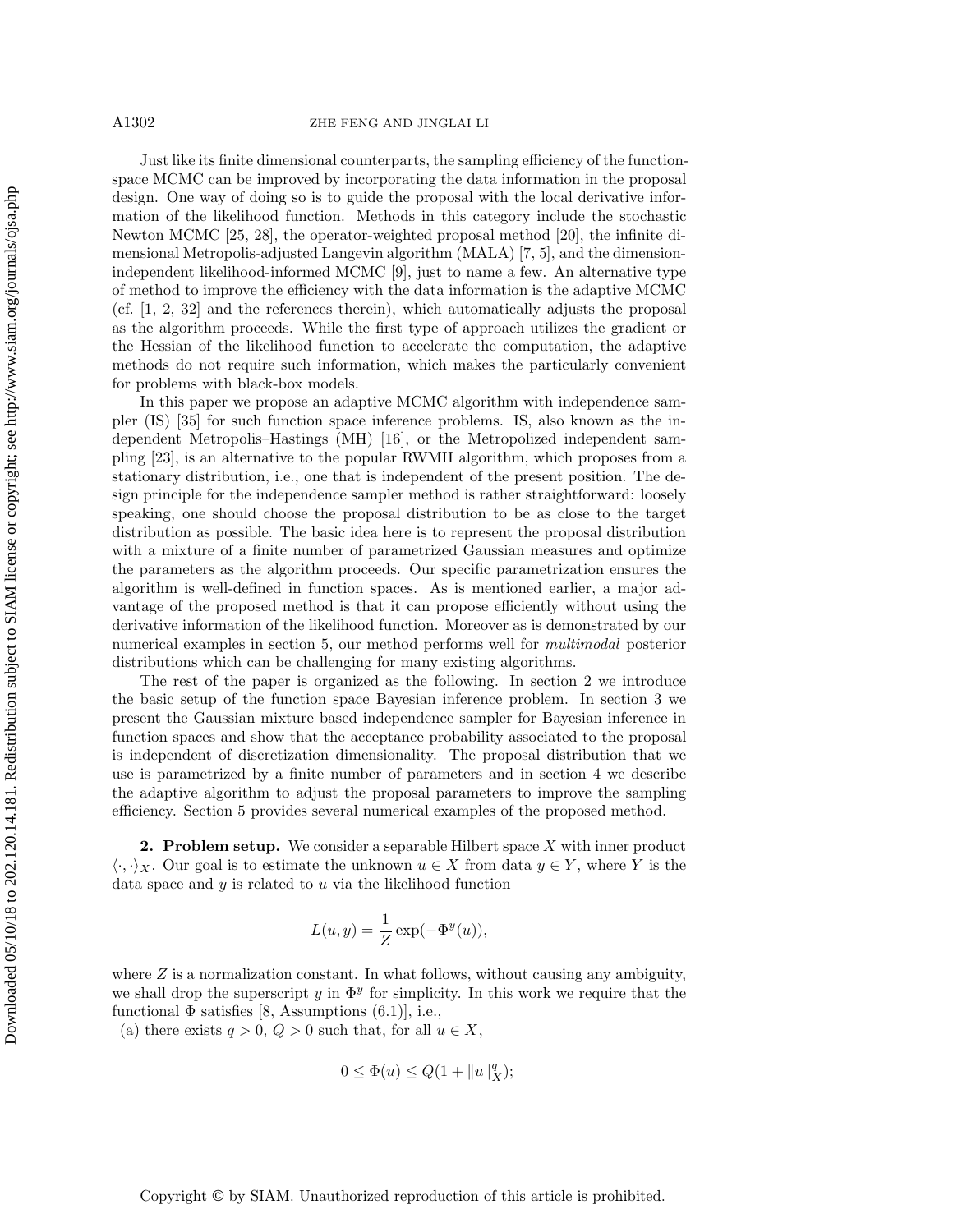(b) for every  $r > 0$  there is  $Q_r > 0$  such that, for all  $u, v \in X$  with  $\max\{\|u\|_X, \|v\|_X\} < r,$ 

$$
|\Phi(u) - \Phi(v)| \le Q_r \|u - v\|_X.
$$

We do not have any restrictions on the space  $Y$ .

In the Bayesian inference we assume that the prior  $\mu_0$  of u is a (without loss of generality) zero-mean Gaussian measure defined on X with covariance operator  $C_0$ , i.e.,  $\mu_0 = N(0, C_0)$ . Note that  $C_0$  is symmetric positive and of trace class. The range of  $C_0^{\frac{1}{2}},$ 

$$
E = \left\{ u = C_0^{\frac{1}{2}} x \mid x \in X \right\} \subset X,
$$

which is a Hilbert space equipped with inner product [\[10\]](#page-19-11),

$$
\langle \cdot, \cdot \rangle_E = \left\langle C_0^{-\frac{1}{2}} \cdot, C_0^{-\frac{1}{2}} \cdot \right\rangle_X,
$$

is called the Cameron–Martin space of measure  $\mu_0$ . In this setting, the posterior measure  $\mu^y$  of u conditional on data y is provided by the Radon–Nikodym derivative,

(2.1) 
$$
\frac{d\mu^{y}}{d\mu_{0}}(u) = \frac{1}{Z} \exp(-\Phi(u)),
$$

which can be interpreted as the Bayes' rule in the infinite dimensional setting. Our goal is to draw samples from the posterior  $\mu^y$  with MCMC algorithms.

Note that the definition of the maximum a posteriori (MAP) estimator in finite dimensional spaces does not apply here, as the measures  $\mu^y$  and  $\mu_0$  are not absolutely continuously with respect to the Lebesgue measure; instead, the MAP estimator in X is defined as the minimizer of the Onsager–Machlup functional (OMF)  $[11, 21]$  $[11, 21]$ ,

(2.2) 
$$
I(u) := \Phi(u) + \frac{1}{2} ||u||_E^2,
$$

over the Cameron–Martin space  $E$ . In section [5,](#page-8-0) we shall use OMF as an indicating quantity to compare the performance of various MCMC algorithms. Finally we quote the following lemma [\[10,](#page-19-11) Chapter 1], which will be useful in next section.

<span id="page-2-1"></span>LEMMA 2.1. *There exists a complete orthonormal basis*  $\{e_k\}_{k\in\mathbb{N}}$  *on* X *and a sequence of nonnegative numbers*  $\{\alpha_k\}_{k\in\mathbb{N}}$  *such that*  $C_0e_k = \alpha_k e_k$  *and*  $\sum_{k=1}^{\infty} \alpha_k < \infty$ *, i.e.,*  $\{e_k\}_{k\in\mathbb{N}}$  and  $\{\alpha_k\}_{k\in\mathbb{N}}$  being the eigenfunctions and eigenvalues of  $C_0$ , respectively.

Without loss of generality, we assume that the eigenvalues  $\{\alpha_k\}_{k=1}^{\infty}$  are in a descending order.

<span id="page-2-0"></span>**3. Gaussian mixture based independence sampler.** In this section, we present our Gaussian mixture based independence sampler and show that it is welldefined in the function space.

**3.1. Independence sampler MCMC.** We start by briefly reviewing the independence sampler MCMC algorithm. Given a proposal distribution  $\mu$ , we define measures

$$
\nu(du, du') = \mu(du')\mu^{y}(du),
$$
  

$$
\nu^{\dagger}(du, du') = \mu(du)\mu^{y}(du')
$$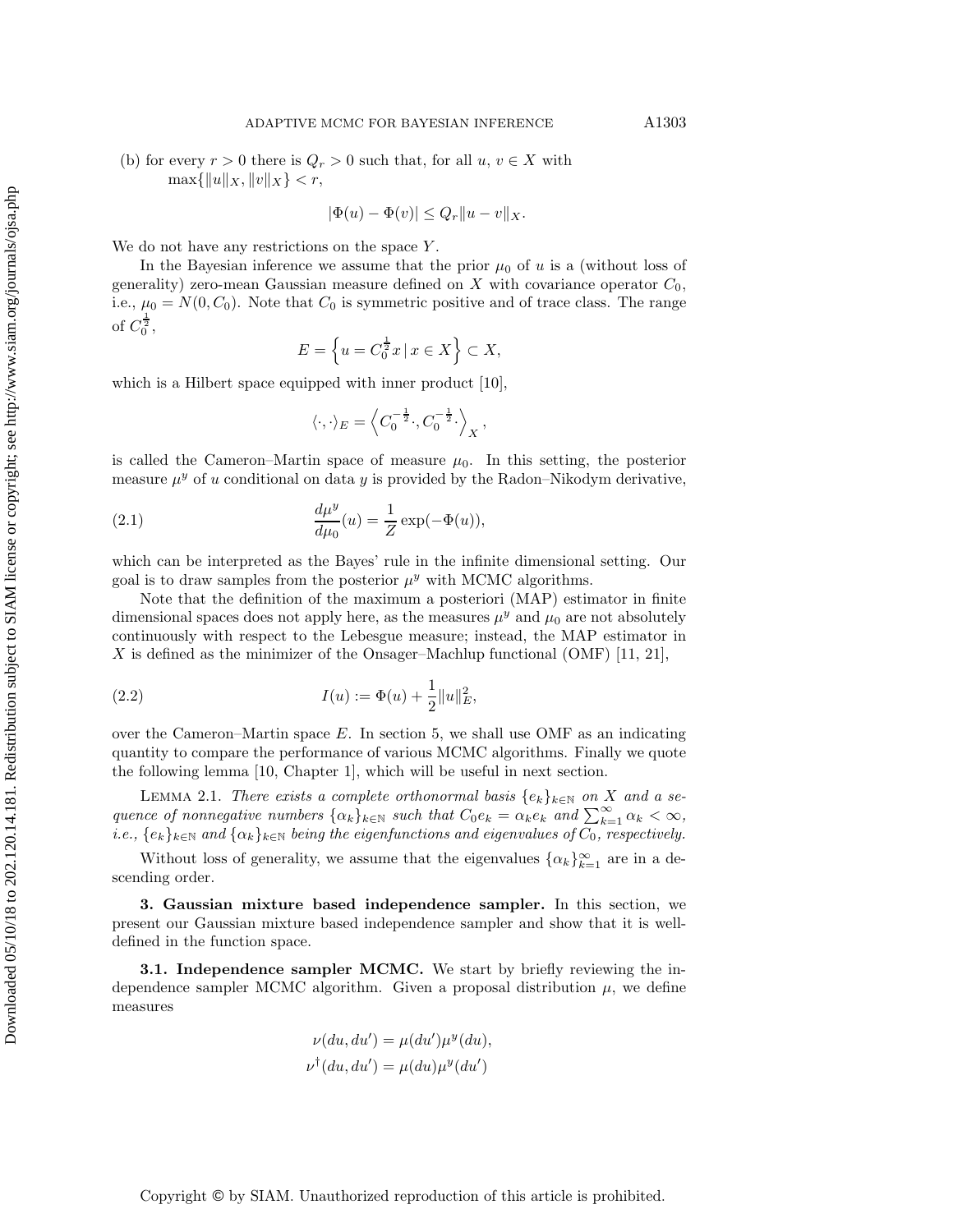on the product space  $X \times X$ . When  $\nu^{\dagger}$  is absolute continuous with respect to  $\nu$ , we can define the acceptance probability [\[36\]](#page-20-9)

<span id="page-3-0"></span>(3.1) 
$$
A(u, u') = \min \left\{ 1, \frac{d\nu^{\dagger}}{d\nu}(u, u') \right\},
$$

where

(3.2) 
$$
\frac{d\nu^{\dagger}}{d\nu}(u, u') = \frac{d\mu^y}{d\mu}(u')\frac{d\mu}{d\mu^y}(u).
$$

The IS MCMC in a function space proceeds as follows in each iteration:

- 1. Draw a sample  $u_{\text{proposed}}$  from the proposal  $\mu$ .
- 2. Let  $u_{\text{next}} = u_{\text{proposed}}$  with probability  $A(u_{\text{current}}, u_{\text{proposed}})$  and
- $u_{\text{next}} = u_{\text{current}}$  with probability  $1 A(u_{\text{current}}, u_{\text{proposed}})$ .

It is obvious that the acceptance probability [\(3.1\)](#page-3-0) of the algorithm is well-defined if and only if  $\nu^{\dagger}$  is absolutely continuous with respect to  $\nu$ , which requires that  $\mu$ and  $\mu^y$  are equivalent to each other. Since  $\mu^y$  and  $\mu_0$  are equivalent, it suffices to require  $\mu$  and  $\mu_0$  to be equivalent. Interestingly, the pCN scheme with a specific choice of parameter values yields a dimension-independent IS whose proposal distribution is simply the prior. Despite its dimension-independence property, simply proposing according to the prior is inefficient when the data is highly informative, i.e., the posterior being far apart from the prior. Next we shall introduce a more efficient proposal measure than the prior that is to be used in IS MCMC algorithms.

**3.2. Gaussian mixture proposals.** In finite dimensional Bayesian inference problems, Gaussian mixture (GM) distributions [\[27\]](#page-20-10) are often used as the IS proposal distributions for their flexibility and convenience to draw samples from. We now extend the use of GM to the infinite dimensional setting. Let  $\{\mu_j\}_{j=1}^J$  be a set of Gaussian measures on X with  $\mu_j = \mathcal{N}(m_j, C_j)$  for  $j = 1, \ldots, J$ , and we define the Gaussian mixture proposal as

(3.3) 
$$
\mu(dx) = \sum_{j=1}^{J} w_j \mu_j(dx),
$$

where  $\{w_j\}_{j=1}^J$  are the mixing weights with  $\sum_{j=1}^J w_j = 1$ . It is clear that  $\mu$  is equivalent to  $\mu_0$  as long as each  $\mu_j$  is equivalent to  $\mu_0$ , and moreover the Radon–Nikodym derivative of  $\mu$  to  $\mu_0$  is

<span id="page-3-1"></span>(3.4) 
$$
\frac{d\mu}{d\mu_0}(u) = \sum_{j=1}^J w_j \frac{d\mu_j}{d\mu_0}(u).
$$

Next we discuss our parametrization of each  $\mu_i$ . First recall that, according to Lemma [2.1,](#page-2-1)  $\{e_k\}_{k\in\mathbb{N}}$  form a complete basis set of X. Our parametrization of  $\mu_i$ is in the form of

<span id="page-3-2"></span>(3.5a) 
$$
m_j = \sum_{k=1}^{\infty} x_{j,k} \alpha_k e_k,
$$

(3.5b) 
$$
C_j^{-1} = C_0^{-1} + H_j,
$$

# Copyright © by SIAM. Unauthorized reproduction of this article is prohibited.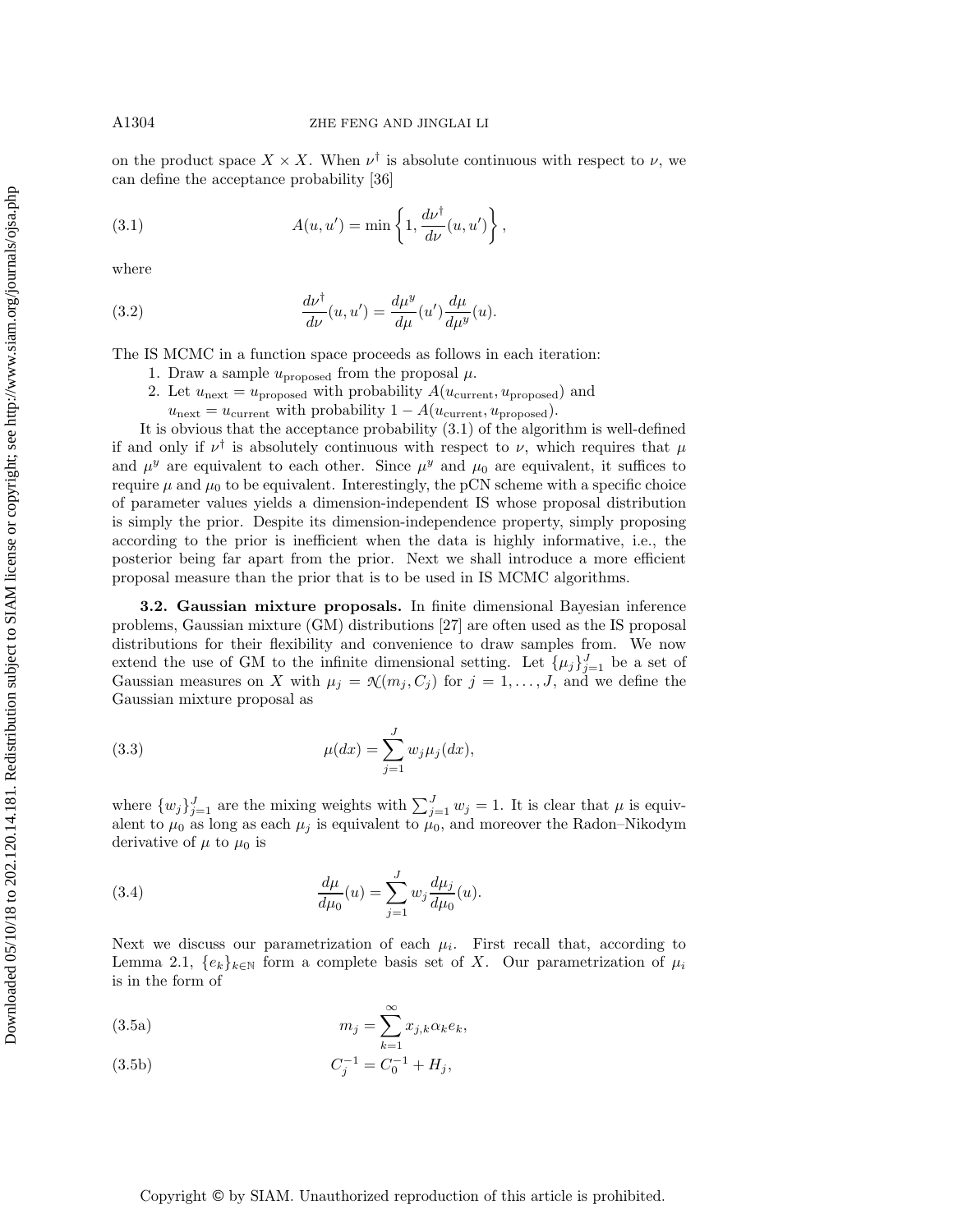where each  $H_j$  is defined as

(3.5c) 
$$
H_j \cdot = \sum_{k=1}^{\infty} h_{j,k} \langle e_k, \cdot \rangle e_k
$$

and  $x_{j,k}$  and  $h_{j,k}$  are coefficients. The following theorem provides a sufficient condition for  $\mu_j = \mathcal{K}(m_j, C_j)$  to be a well defined Gaussian measure on X and equivalent to  $\mu_0$ .

<span id="page-4-1"></span>THEOREM 3.1. *If*  $x_j, h_j \in l_2$ , and  $h_{j,k} > -\frac{1}{\alpha_k}$  for all  $k \in \mathbb{N}$ ,  $\mu_j = \mathcal{N}(m_j, C_j)$  is a *Gaussian measure on* X *that is equivalent to*  $\mu_0$ *.* 

*Proof.* We let  $\{\beta_{j,k}\}_{k\in\mathbb{N}}$  be the eigenvalues of  $C_j$ , i.e,  $C_je_k = \beta_{j,k}e_k$  for all  $k \in \mathbb{N}$ . And it is easy to see that

(3.6) 
$$
\beta_{j,k} = (\alpha_k^{-1} + h_{j,k})^{-1} = \frac{\alpha_k}{1 + \alpha_k h_{j,k}}.
$$

As  $x_j, h_j \in l_2$ ,  $\frac{1}{1+\alpha_k h_{j,k}}$  is bounded and thus  $\sum_{k=1}^{\infty} \beta_{j,k} < \infty$ . It follows that  $C_j \in$  $L_1^+(X)$  and  $\mu_j = \mathcal{N}(m_j, C_j)$  defines a Gaussian measure on X.

We now show that  $\mu_j$  is equivalent to  $\mu_0$ . First we introduce  $\mu'_j = \mathcal{N}(0, C_j)$ . Using [\(3.6\)](#page-4-0) and  $h_{j,k} > -\frac{1}{\alpha_k}$  for all  $k \in \mathbb{N}$ , we can get

<span id="page-4-0"></span>
$$
\sum_{k=1}^{\infty} \frac{(\beta_{j,k} - \alpha_k)^2}{(\beta_{j,k} + \alpha_k)^2} = \sum_{k=1}^{\infty} \frac{\alpha_k^2 h_{j,k}^2}{(2 + \alpha_k h_{j,k})^2} \le \sum_{k=1}^{\infty} \alpha_k^2 h_{j,k}^2 < \infty,
$$

as  $\lim_{k\to\infty} \alpha_k = 0$  and  $h_j \in l_2$ . By the Feldman–Hajek theorem [\[10\]](#page-19-11), we have that  $\mu'_j$  is equivalent to  $\mu_0$ . Now recall that  $m_j \in E = C_0^{\frac{1}{2}}(X) = C_j^{\frac{1}{2}}(X)$ , and so we have  $\mu'_j = \mathcal{N}(0, C_j)$  and  $\mu_j = \mathcal{N}(m_j, C_j)$  are equivalent, which completes the proof.

Let us assume for now that the conditions in Theorem [3.1](#page-4-1) are satisfied and we shall verify this assumption later. It is easy to show that

<span id="page-4-2"></span>(3.7) 
$$
\frac{d\mu_j}{d\mu_0}(u) = \frac{|C_0|^{1/2}}{|C_j|^{1/2}} \exp\left(-\frac{1}{2} \left\|C_j^{-1/2}m_j\right\|_X^2 + \langle u, C_j^{-1}m_j\rangle_X - \frac{1}{2}\langle u, H_j u\rangle_X\right) \n= \prod_{k=1}^{\infty} \sqrt{\frac{\alpha_k}{\beta_{j,k}}} \exp\left[-\frac{1}{2} \sum_{k=1}^{\infty} \left(\frac{\alpha_k^2}{\beta_{j,k}} x_{j,k}^2 + h_{j,k} u_k^2 - \frac{2\alpha_k}{\beta_{j,k}} x_{j,k} u_k\right)\right],
$$

where  $u_k = \langle u, e_k \rangle$  is the projection of u onto  $e_k$ . Note that the density  $d\mu_j/d\mu_0$ actually depends on  $m_j$  and  $h_j$ , and thus for convenience's sake, we define a function  $f(\cdot,\cdot,\cdot)$  such that

$$
f(u, x_j, h_j) = \frac{d\mu_j}{d\mu_0}(u),
$$

and we then can derive from [\(3.4\)](#page-3-1) that

$$
\frac{d\mu^y}{d\mu}(u) = \frac{1}{Z} \exp(-\Phi(u))/\left(\sum_{j=1}^J w_j f(u, x_j, h_j)\right),\,
$$

and the density  $d\mu/d\mu_y$  can be computed accordingly.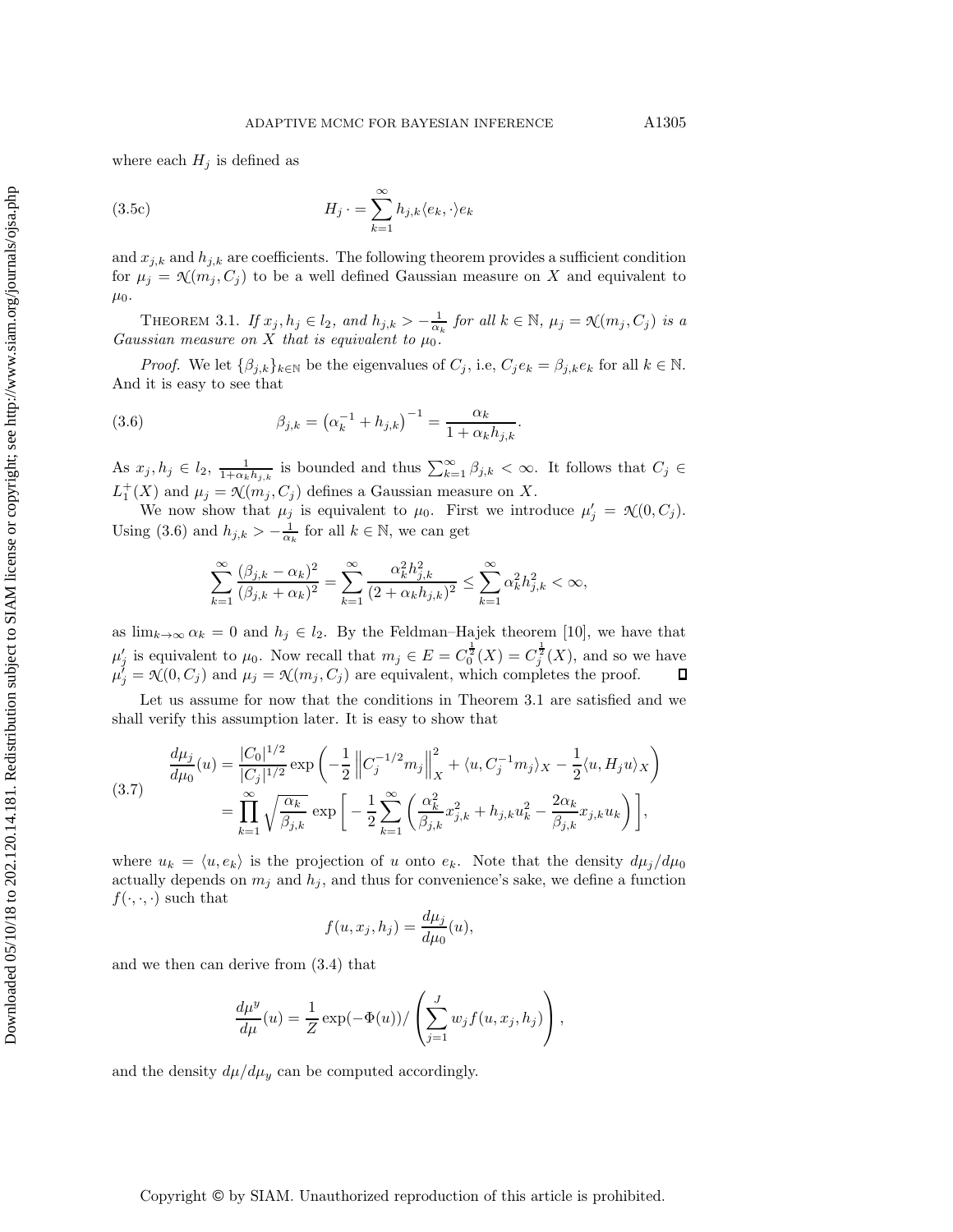# A1306 ZHE FENG AND JINGLAI LI

**3.3. Minimizing the Kullback–Leibler divergence.** Now recall that for the algorithm to be efficient we need the proposal  $\mu$  to be close to  $\mu^y$  and a natural choice is to determine  $\mu$  by minimizing the Kullback–Leibler divergence (KLD) between  $\mu^y$ and  $\mu$ :

(3.8) 
$$
D_{KL}(\mu^y||\mu) = \int \log \frac{d\mu^y}{d\mu}(u)\mu^y(du),
$$

where  $\mu$  is parametrized with [\(3.5\)](#page-3-2). Note that  $x_j$  and  $h_j$  are set to be of infinite dimensions in the formulation above. In numerical simulations, however,  $x_i$  and  $h_i$ must be truncated at some finite number  $K$ . Such a truncation is also reasonable from a practical point of view. In fact, one often can realistically assume that the data is only informative on a finite number of directions [\[9,](#page-19-7) [8\]](#page-19-3) in  $X$ , and under this assumption, we only need to keep a finite number of components of each  $x_j$  and  $h_j$ . We emphasize that  $K$ , which represents the number of dimensions that are informed by the data (i.e., the so-called intrinsic dimensionality), should not be confused with the discretization dimensionality of the problem, i.e., the number of mesh points used to represent the unknown. Determining the value of  $K$  is an important task for our algorithm and here we choose  $K$  with a heuristic approach:

<span id="page-5-0"></span>
$$
K = \min\left\{k \in \mathbb{N} \mid \frac{\alpha_k}{\alpha_1} < \epsilon\right\},\
$$

where  $\epsilon$  is a prescribed threshold. In what follows, we shall adopt this finite, Kdimensional formulation, and thus we have the following optimization problem:

(3.9) 
$$
\min_{\{x_j, h_j \in \mathbb{R}^K, w_j \in [0,1]\}_{j=1}^J} D_{KL}(\mu^y || \mu),
$$

subject to  $\sum_{j=1}^{J} w_j = 1$ . By some elementary calculations, we reduce formula [\(3.9\)](#page-5-0) to

<span id="page-5-1"></span>(3.10) 
$$
\min_{\{x_j, h_j \in \mathbb{R}^K, w_j \in [0,1]\}_{j=1}^J} - \int \log \left[ \sum_{j=1}^J w_j f(u, x_j, h_j) \right] \mu^y(du),
$$

subject to  $\sum_{j=1}^{J} w_j = 1$ . We now show that the proposal  $\mu$  constructed this way is well-defined in function space, and to this end we have the following corollary.

COROLLARY 3.2. *If*  $\{x_j, h_j, w_j\}_{j=1}^J$  *is a solution of* [\(3.10\)](#page-5-1)*, the resulting*  $\mu$  *is equivalent to*  $\mu_0$ *.* 

*Proof.* It is obvious that if  $\{x_j, h_j, w_j\}_{j=1}^J$  is a solution of  $(3.10)$ ,  $x_j, h_j \in l_2$ . Taking the partial derivative of the objective function in  $(3.10)$  with respect to  $h_{j,k}$ and setting it to be zero yields the following equation:

$$
\int \frac{w_j f(u, x_j, h_j)}{\sum_{l=1}^J w_l f(u, x_l, h_l)} d\mu^y \frac{\alpha_k}{1 + \alpha_k h_{j,k}} = \int \frac{w_j f(u, x_j, h_j)(\alpha_k x_{j,k} - u_k)^2}{\sum_{l=1}^J w_l f(u, x_l, h_l)} d\mu^y.
$$

As the following two integrals are obviously positive,

$$
\int \frac{w_j f(u, x_j, h_j)}{\sum_{l=1}^J w_l f(u, x_l, h_l)} d\mu^y > 0, \text{ and } \int \frac{w_j f(u, x_j, h_j)(\alpha_k x_{j,k} - u_k)^2}{\sum_{l=1}^J w_l f(u, x_l, h_l)} d\mu^y > 0,
$$

we have  $1 + \alpha_k h_{j,k} > 0$ . Thus all the conditions of Theorem [3.1](#page-4-1) are satisfied and the  $\Box$ corollary follows immediately.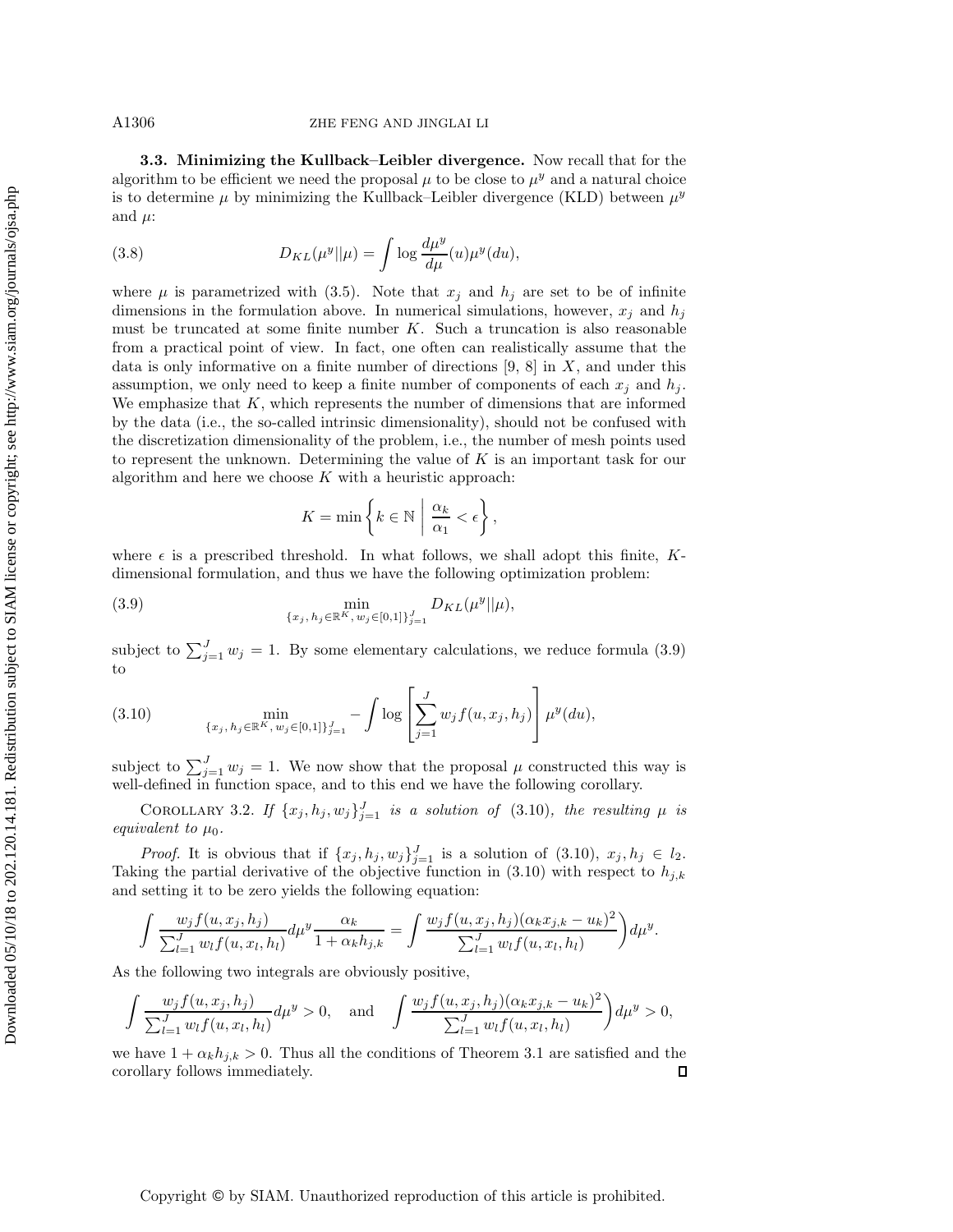Finally we note that, in the special case where  $J = 1$ , namely, the proposal being simply a Gaussian distribution, our parametrization is similar to the finite rank representation used in [\[29,](#page-20-11) [30\]](#page-20-12). In fact, the aforementioned works also proposed to approximate the posterior with a Gaussian distribution by minimizing the KLD between the two distributions. The major difference is the KLD (recall that it is asymmetric) formulation: the authors of [\[29,](#page-20-11) [30\]](#page-20-12) compute the divergence from the Gaussian approximation to the true posterior, while here we compute the divergence the other way around. An advantage of the present formulation is that the solution to [\(3.10\)](#page-5-1) can be explicitly obtained:

<span id="page-6-1"></span>(3.11a) 
$$
x_k = \frac{1}{\alpha_k} \int u_k d\mu^y,
$$

(3.11b) 
$$
h_k = \frac{1}{\int (\alpha_k x_k - u_k)^2 d\mu^y} - \frac{1}{\alpha_k}
$$

for  $k = 1, \ldots, K$ , while in the formulation of [\[30\]](#page-20-12) the resulting optimization problem has to be solved with a stochastic optimization algorithm. The explicit solutions [\(3.11\)](#page-6-1) are of essential importance in our adaptive algorithm.

<span id="page-6-0"></span>**4. The adaptive algorithm.** In this section we discuss the algorithm to implement the IS method proposed in section [3,](#page-2-0) starting with an introduction to the adaptive MCMC.

**4.1. Adaptive MCMC.** The basic idea of the adaptive MCMC is to repeatedly adjust the proposal parameters using the information in the previous samples. Here we are focused on the adaptive algorithms with IS [\[16,](#page-19-10) [13,](#page-19-14) [19,](#page-19-15) [12\]](#page-19-16), while noting that other types of adaptive algorithms include the adaptive MH [\[14\]](#page-19-17), the adaptive MALA [\[3,](#page-19-18) [24\]](#page-20-13), and the adaptive Metropolis-within-Gibbs [\[32\]](#page-20-6). Specifically our adaptive algorithm has the following three key ingredients. First, to enforce the asymptotic ergodicity, we terminate the adaptation in a finite number of steps. Second, we use a tempered prerun to obtain the initial parameter values for the iteration. Simply speaking the technique of tempering is to construct a sequence of intermediate distributions that converge to the true posterior  $\mu^y$  and use these intermediate distributions to guide the MCMC samples to the true posterior. This strategy is particularly useful for multimodal posterior distributions. Without loss of generality, we assume that the tempering distributions are augmented by a tempering parameter  $\lambda$ ,

$$
\frac{d\mu^{y,\lambda}}{d\mu_0} \propto \exp(-\lambda \Phi(u)),
$$

and clearly  $\mu^{y,\lambda} = \mu^y$  when  $\lambda = 1$  and the tempering distribution is "wider" than the true posterior for  $0 \leq \lambda < 1$ . In practice we can choose a finite number of tempering parameters  $\{\lambda_i\}_{i=1}^{I_{\text{temp}}}$ , where  $0 \leq \lambda_1 < \lambda_2 < \cdots < \lambda_{I_{\text{temp}}} = 1$ . We also note that for problems where the posterior is not too far apart from the prior, tempering may not be necessary. Finally we estimate and update the proposal parameters after every fixed number of iterations. The adaptive scheme is summarized as the following:

• Initialization: the total number of iterations  $I_{\text{tol}}$ , the number of adapted iterations  $I_{\text{adp}}$ , the number of prerun (tempering) iterations  $I_{\text{temp}}$ , a set of tempering parameters  $\{\lambda_i\}_{i=1}^{I_{\text{temp}}}$ , and the number of samples used in each tempered iteration  $N_{\text{temp}}$ , and the number of samples in each iteration  $N_S$ .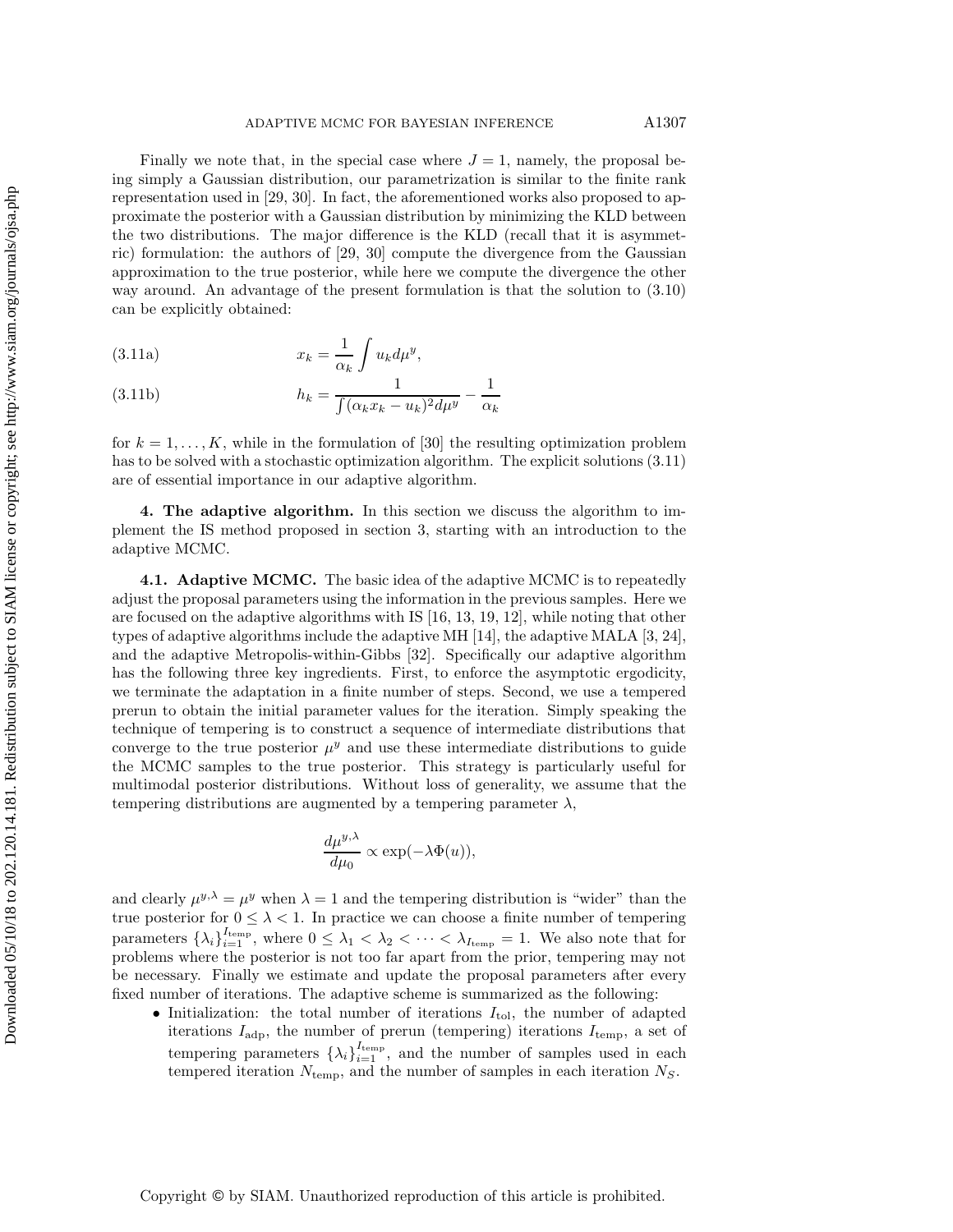### A1308 ZHE FENG AND JINGLAI LI

- Prerun (optional): let  $\mu'_{(0)} = \mu_0$ ; for  $i = 1 : I_{temp}$  perform the following:
	- 1. Run MCMC with proposal  $\mu'_{(i-1)}$  to draw a set of  $N_{\text{temp}}$  samples from  $\mu^{y,\lambda_i}$ , denoted by  $S'_i$ .
	- 2. Update the parameter values with samples  $S_i'$  obtaining proposal  $\mu'_{(i)}$ .
- Iteration: let  $S = \emptyset$  and  $\mu_{(0)} = \mu'_{(I_{\text{temp}})}$ ; for i= 1 to  $I_{\text{tol}}$  perform the following:
	- 1. Run MCMC with proposal  $\mu_{(i-1)}$  to draw a set of  $N_S$  samples from  $\mu^y$ , denoted by  $S_i$ . Let  $S = S \cup S_i$ .
	- 2. If  $i < I_{\text{adp}}$ , update the parameter values with samples S obtaining proposal  $\mu_{(i)}$ ; otherwise, let  $\mu_{(i)} = \mu_{(i-1)}$ .

The adaptive algorithm presented above is rather simple; we note, however, that our method is rather flexible and one can pair it with any desired adaptive IS algorithm. A key step in the adaptive algorithm is to estimate the parameters from the samples, which is done by solving the sample average estimator of the optimization problem [\(3.10\)](#page-5-1):

<span id="page-7-0"></span>(4.1) 
$$
\max_{\{x_j, h_j, w_j\}_{j=1}^J} \sum_{n=1}^N \log \left[ \sum_{j=1}^J w_j f(u^n, x_j, h_j) \right],
$$

subject to  $\sum_{j=1}^{J} w_j = 1$ . Next we discuss two methods to solve [\(4.1\)](#page-7-0).

**4.2. Expectation maximization algorithm.** The expectation maximization (EM) is one of the most popular methods to determine the parameters in mixture models [\[27\]](#page-20-10). Simply put, the EM algorithm iteratively updates the parameter values in a way that the function value is always increased until convergence is achieved. Each iteration consists of an expectation-step and a maximization-step. It should be noted that the EM algorithm is not guaranteed to converge to the optimal solutions in general [\[37\]](#page-20-14). The theory and implementation details of the EM algorithm and its application to mixture models can be found in the aforementioned references, and we shall not repeat them here. When applied to our problem, the update formula in each iteration can be explicitly obtained. In the expectation-step, the membership probability  $q_j^n$ , namely, the probability that a sample  $u^n$  is in the mixture j, is computed,

(4.2) 
$$
q_j^n = \frac{w_j f(u^n, h_j, m_j)}{\sum_{j=1}^J w_j f(u^n, h_j, m_j)}
$$

for each  $j = 1, \ldots, J$  and  $n = 1, \ldots, N$ ; in the maximization-step, the parameter values are updated using the following equations:

(4.3a) 
$$
w_j = \frac{1}{N} \sum_{i=1}^{N} q_j^i,
$$

(4.3b) 
$$
x_{j,k} = \frac{1}{N\alpha_k w_j} \sum_{n=1}^{N} q_j^n u_k^n,
$$

(4.3c) 
$$
h_{j,k} = \sum_{n=1}^{N} q_j^n \left( \sum_{n=1}^{N} q_j^n (\alpha_k x_{j,k} - u_k^n)^2 \right)^{-1} - \frac{1}{\alpha_k},
$$

where  $u_k^n = \langle u^n, e_k \rangle$ . The EM algorithm is arguably the most common method to estimate the parameters of mixtures. However, our numerical tests indicate that in some

Copyright © by SIAM. Unauthorized reproduction of this article is prohibited.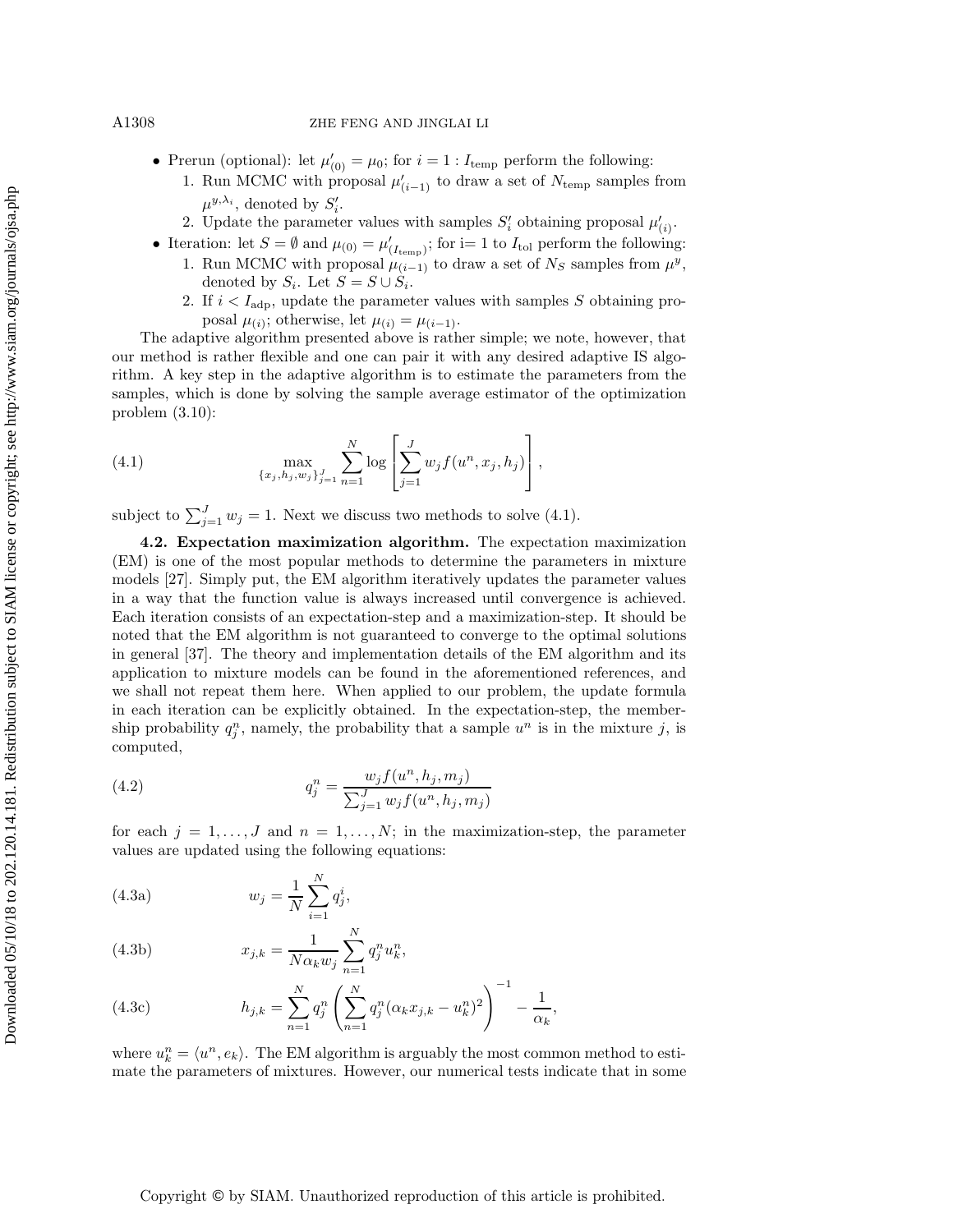practical problems the EM algorithm is not sufficiently reliable especially when the sample set only contains a small number of accepted draws. Moreover, our algorithm frequently updates the proposal parameters, which makes the computationally intensive EM algorithms less attractive from an efficiency perspective. For these reasons, we propose an alternative method to EM, which estimates the mixture parameters using clustering.

**4.3. Estimating parameters with clustering.** Our estimation method with clustering is largely based on the finite dimensional method developed in [\[13\]](#page-19-14). The idea is rather simple: one first partitions the samples into several clusters and then fits each cluster with a Gaussian distribution. A difficulty here is that our MCMC samples are of infinite dimension, which makes clustering challenging. To solve the problem, we first project the samples onto the  $K$  eigenfunctions of the covariance operator and then cluster the resulting K dimensional data  $\{(u_1^n, \ldots, u_K^n)\}_{n=1}^N$  and  $u_k^n = \langle u^n, e_k \rangle$ . Specifically we use the k-means algorithm to cluster the data, and the number of clusters J is determined with the Bayesian information criteria method [\[27\]](#page-20-10). In fact we have found in our numerical tests that the algorithm is rather robust against the number of clusters. We then use the Gaussian distribution parametrized in the form of [\(3.5\)](#page-3-2) to fit each cluster, and thanks to [\(3.11\)](#page-6-1), the parameters values can be estimated explicitly as

<span id="page-8-1"></span>(4.4a) 
$$
x_{j,k} = \frac{1}{N_j \alpha_k} \sum_{u^n \in \Theta_j} u_k^n,
$$

(4.4b) 
$$
h_{j,k} = \frac{1}{\frac{1}{N_j} \sum_{u^n \in \Theta_j} (u_k^n)^2 - m_{j,k}^2} - \frac{1}{\alpha_k},
$$

where  $\Theta_j$  is the jth cluster of samples,  $N_j$  is the sample size of  $\Theta_j$  for  $j = 1, \ldots, J$ , and  $k = 1, \ldots, K$ . The mixture weights are simply determined by the fraction of samples in each cluster. We note that the clustering based method does not generally yield a solution to [\(4.1\)](#page-7-0) and thus we regard it as an approximate method to estimate the parameters. We conclude the section with a pseudo code (Algorithm [4.1\)](#page-9-0) of our algorithm, and interested readers can use it as a basis for their own implementation.

# <span id="page-8-0"></span>**5. Numerical examples.**

**5.1. An ordinary differential equation example.** Our first example is a simple inverse problem where the forward model is governed by an ordinary differential equation

(5.1) 
$$
\frac{dx(t)}{dt} = -u(t)x(t)
$$

with a prescribed initial condition. We assume that the solution  $x(t)$  is observed at several times in the interval  $[0, T]$  and we want to infer the unknown coefficient  $u(t)$ for  $t \in [0, T]$ .

In our numerical experiments, we let the initial condition be  $\eta(0) = 1$  and  $T = 1$ . Now suppose that the solution is measured every  $T/20$  time unit from 0 to T and the error in each measurement is assumed to be an independent zero-mean Gaussian random variable with variance  $0.05<sup>2</sup>$ . In the computation, 100 equally spaced grid points are used to represent the unknown. Moreover, we assume that the state space for u is  $X = L_2([0,T])$  and the prior is a zero-mean Gaussian measure in X with an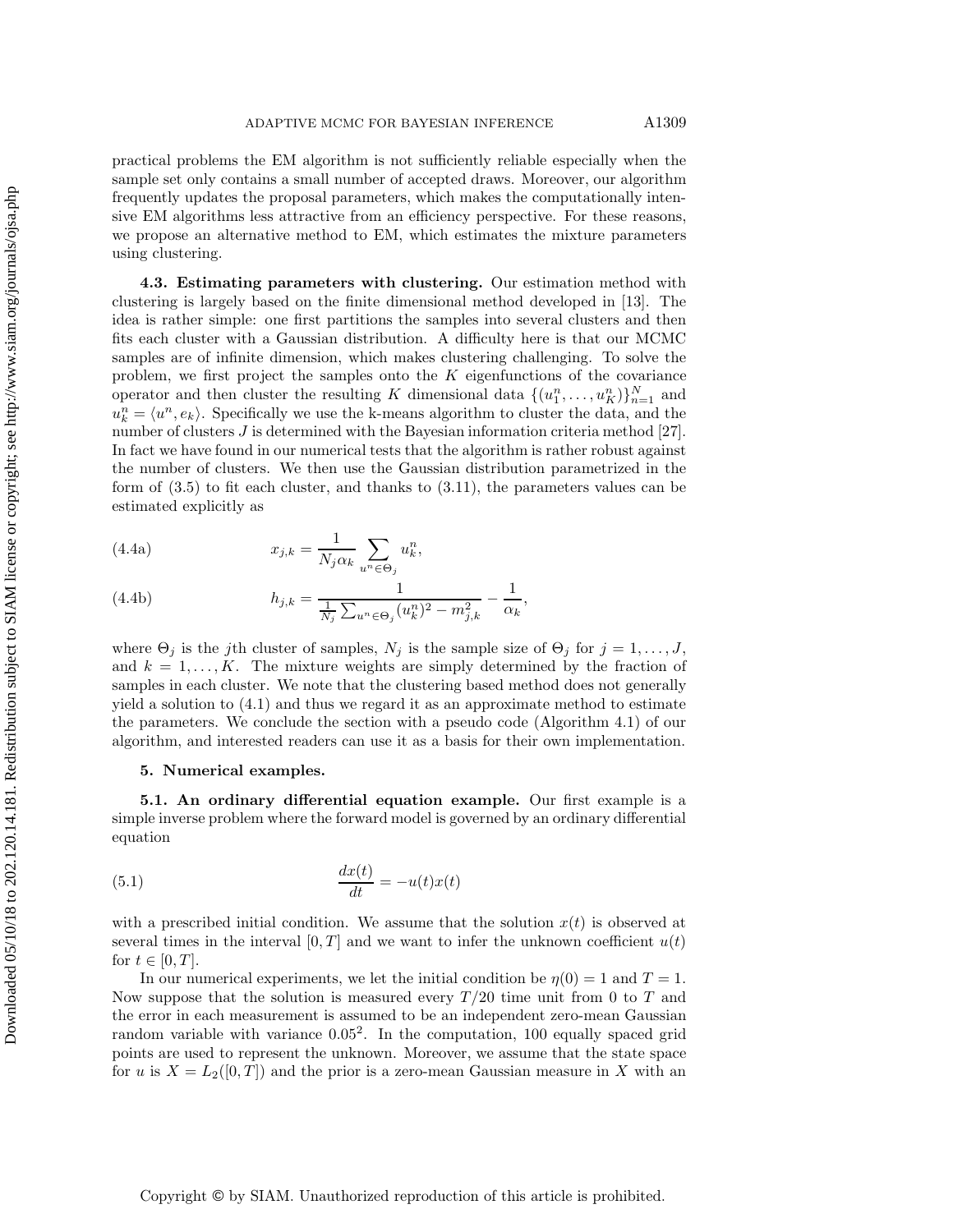**Algorithm 4.1** The complete algorithm for the adaptive IS with GM.  $I_{temp}$  is the number of tempered iterations.  $\{\lambda_i\}_{i=1}^{I_{\text{temp}}}$  are the tempering parameters.  $N_{\text{temp}}$  is the number of samples used in each tempered iteration.  $N_{\text{tol}}$  is the total number of samples drawn by the algorithm.  $N_{\text{adp}}$  is the number of samples drawn between two consecutive parameter updates.  $N_{\text{max}}$  is the maximum length of chain before the adaptation is terminated.

<span id="page-9-0"></span> $\textbf{input}~: I_\text{temp}, \left\{\lambda_i\right\}_{i=1}^{I_\text{temp}}, \, N_\text{temp}, \, N_\text{tol}, \, N_\text{max}, \, N_\text{adp}.$ **output**:  $N_{\text{tol}}$  samples drawn from  $\mu^y$ :  $\{u^n\}_{n=1}^{N_{\text{tol}}}$ .  $\mu \leftarrow \mu_0;$ **for**  $i \leftarrow 1$  **to**  $I_{temp}$  **do** draw  $u^0 \sim \mu$ ; **for**  $n \leftarrow 1$  **to**  $N_{temp}$  **do** draw  $u' \sim \mu$ ; draw  $a \sim U[0, 1]$  and compute  $A \leftarrow \min\left\{1, \frac{d\mu^{y, \lambda_i}}{d\mu}(u') \frac{d\mu}{d\mu^{y, \lambda_i}}(u^{n-1})\right\};$ **if**  $A > a$  **then**  $u^n \leftarrow u'$ ; **else**  $u^n \leftarrow u^{n-1}$ ; **end** cluster  $\{u^0,\ldots,u^{N_{\text{temp}}}\}\$ into J subsets:  $\Theta_1,\ldots,\Theta_J$ ; **for**  $j \leftarrow 1$  **to**  $J$  **do**  $N_j \leftarrow$  sample size of  $\Theta_j$ ,  $w_j \leftarrow N_j/N_{\text{temp}}$ ; compute parameters  $x_j$  and  $h_j$  using [\(4.4\)](#page-8-1); compute  $\mu_j$  using [\(3.7\)](#page-4-2); **end**  $\mu \leftarrow \sum_{j=1}^{J} w_j \mu_j;$ **end** draw  $u^0 \sim \mu$ ; **for**  $n \leftarrow 1$  **to** N **do** draw  $u' \sim \mu$ ; draw  $a \sim U[0, 1]$  and compute  $A \leftarrow \min\left\{1, \frac{d\mu^y}{d\mu}(u')\frac{d\mu}{du^y}(u^{n-1})\right\};$ **if**  $A > a$  **then**  $u^n \leftarrow u'$ ; **else**  $u^n \leftarrow u^{n-1}$ ; **if**  $(n < N_{\text{max}})$ & $(n \mod N_{\text{adp}} = 0)$  **then** cluster  $\{u^0, \ldots, u^n\}$  into J subsets:  $\Theta_1, \ldots, \Theta_J$ ; **for**  $j \leftarrow 1$  **to**  $J$  **do**  $N_j \leftarrow$  sample size of  $\Theta_j$ ,  $w_j \leftarrow N_j/n$ ; compute parameters  $x_j$  and  $h_j$  using [\(4.4\)](#page-8-1); compute  $\mu_j$  using [\(3.7\)](#page-4-2); **end**  $\mu \leftarrow \sum_{j=1}^{J} w_j \mu_j;$ **end end**

Downloaded 05/10/18 to 202.120.14.181. Redistribution subject to SIAM license or copyright; see http://www.siam.org/journals/ojsa.php Downloaded 05/10/18 to 202.120.14.181. Redistribution subject to SIAM license or copyright; see http://www.siam.org/journals/ojsa.php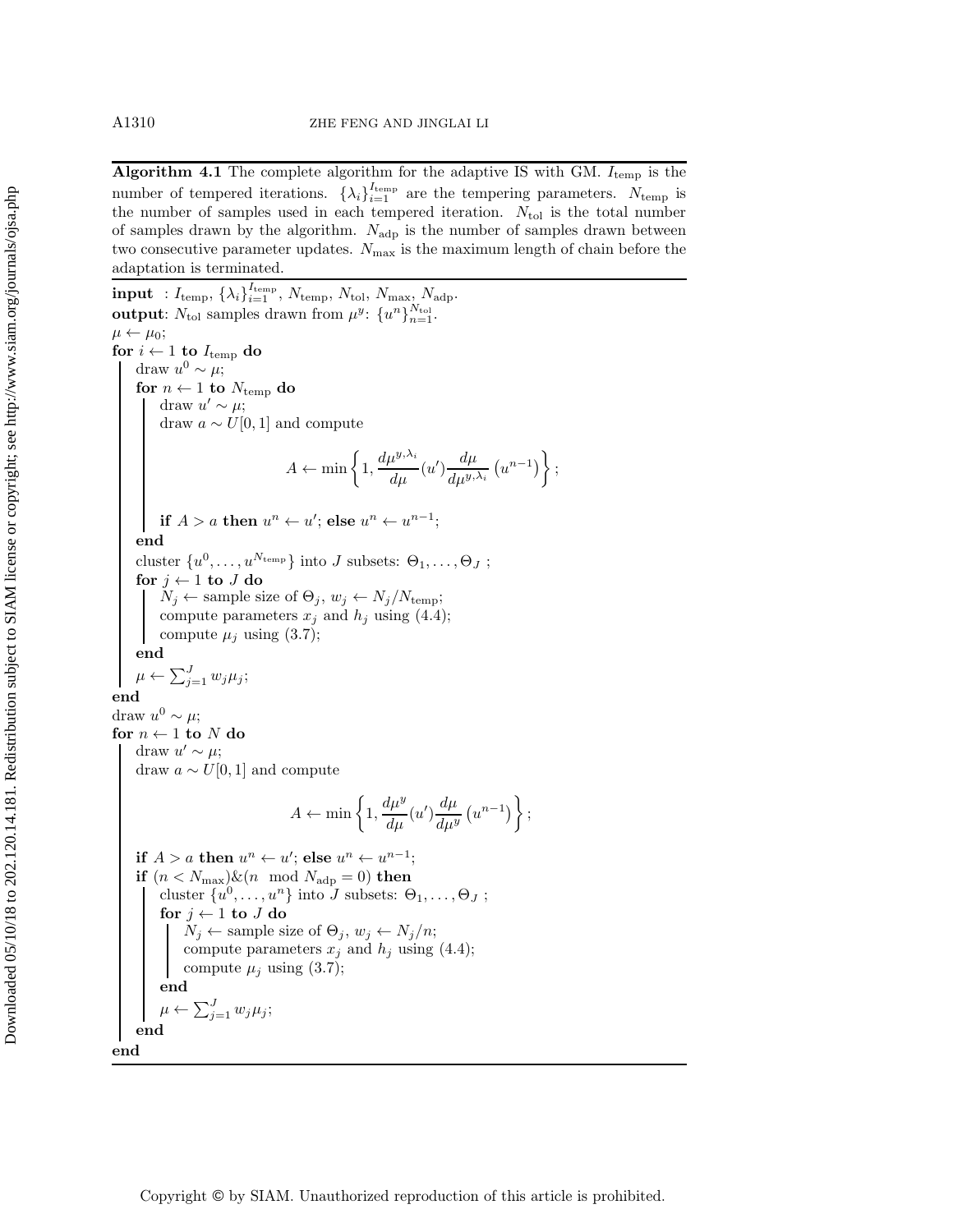<span id="page-10-0"></span>

Fig. 1. (For example 1) The posterior mean computed with the four different MCMC schemes. The truth is also plotted for comparison.

exponential covariance function:

<span id="page-10-1"></span>(5.2) 
$$
C(t,t') = \exp\left(-\frac{|t-t'|}{2}\right).
$$

The true coefficient  $u(t)$  is a realization from the prior (shown in Figure [1\)](#page-10-0) and the data is simulated accordingly.

We now draw samples from the posterior of  $u(t)$  with four different MCMC schemes: prior based IS, adaptive IS with Gaussian approximation, adaptive IS with Gaussian mixtures, and the random walk pCN (RW-pCN). In each MCMC scheme,  $3 \times 10^5$  draws are generated. In the prior based IS, one simply proposes according to the prior distribution, and no adaptation is used. In the adaptive IS with Gaussian approximation, the proposal is restricted to be a single Gaussian (i.e.,  $J = 1$ ), and in this case clustering is not needed. In both of the adaptive IS methods, the parameters are updated after every 1000 draws, and the parameter adaptation is terminated in the last  $10^5$  iterations. We do not use tempering in this example. The RW-pCN algorithm used in this work iterates as follows:

- 1. Propose  $u_{\text{proposed}} = \sqrt{1 \beta^2} u_{\text{current}} + \beta w$ , where  $w \sim \mu_0$ .
- 2. Let  $u_{\text{next}} = u_{\text{proposed}}$  with probability

$$
a = \min\{1, \exp(\Phi(u_{\text{proposed}}) - \Phi(u_{\text{current}}))\},\
$$

and let  $u_{\text{next}} = u_{\text{current}}$  with probability  $1 - a$ .

In this example we use  $\beta = 0.1$ . Note that, in all the numerical examples, we choose the stepsize  $\beta$  so that the resulting acceptance probability is in the range 20% − 30%, as is recommended in [\[33\]](#page-20-2).

In Figure [1,](#page-10-0) we show the posterior mean computed by the four MCMC schemes, while the truth is also shown for comparison purpose. One can see that the results of the four algorithms are nearly identical, suggesting that all the algorithms can estimate the posterior mean to a similar level of accuracy. We then use the OMF as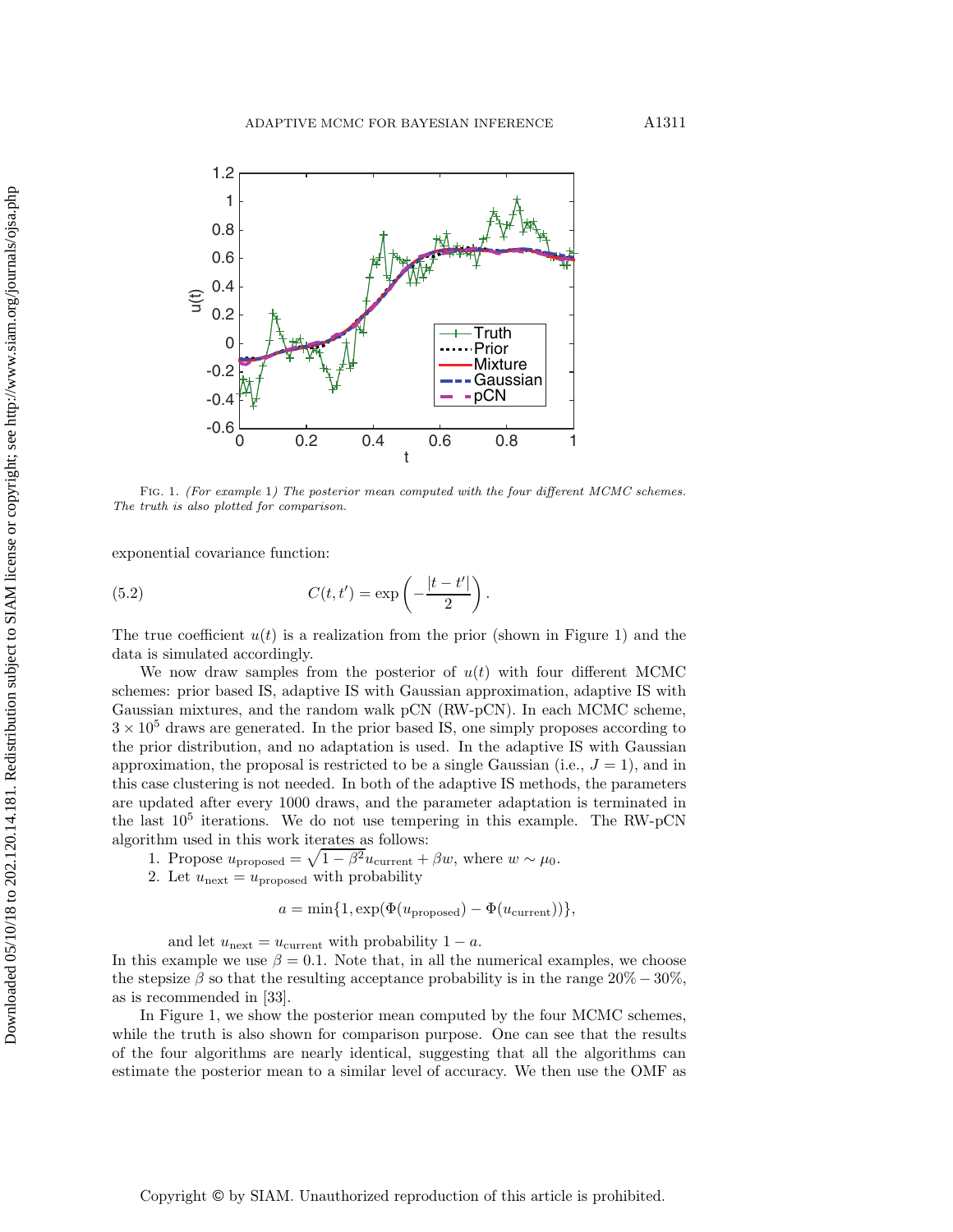<span id="page-11-0"></span>

FIG. 2. (For example 1) The trace plots of the OMF for the four different MCMC schemes.

<span id="page-11-1"></span>

Fig. 3. (For example 1) ACF for the four different MCMC methods. Left: ACF of the OMF plotted as a function of lags. Right: the lag 1 ACF for *u* at each grid point.

an indicative parameter and show the trace plots of it in Figure [2.](#page-11-0) We see from the plots that the two adaptive IS algorithms achieve a much faster mixing rate than the other two methods. To further compare the efficiency of the methods, we compute the autocorrelation functions (ACF) of various quantities with the samples drawn by the four methods, and plot the ACF results in Figure [3.](#page-11-1) In particular, we plot the ACF of the OMF as a function of lag in Figure [3](#page-11-1) (left) and show the lag 1 ACF for the unknown  $u$  at each grid point in Figure [3](#page-11-1) (right). It can be seen from the figure that our adaptive algorithms with single Gaussian proposal and with mixtures both result in much lower ACF values than the other two methods. When comparing the two adaptive algorithms, the mixture proposal outperforms the single Gaussian. For the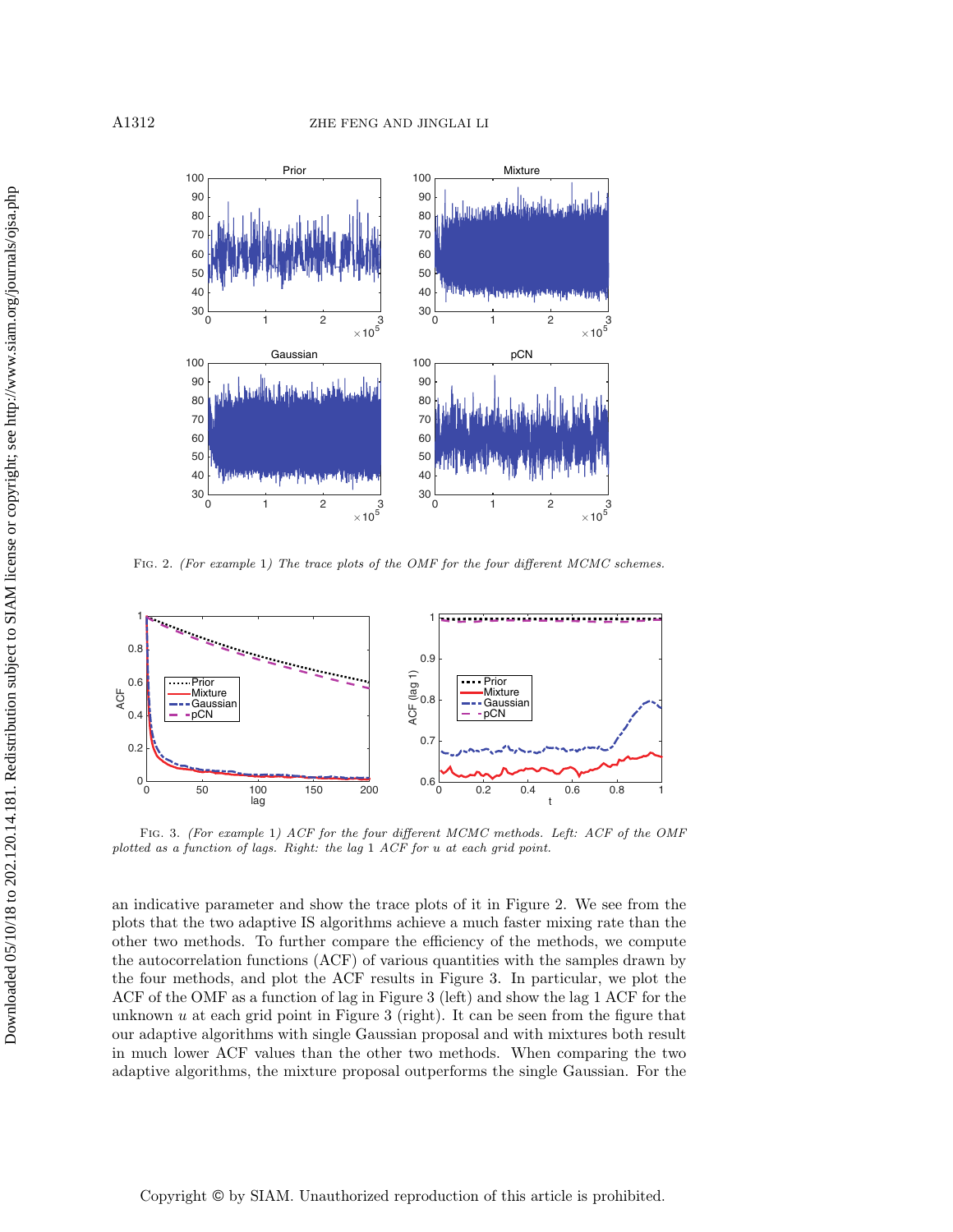<span id="page-12-0"></span>

FIG. 4. (For example 1) Left: the acceptance rate of the four MCMC schemes. Right: the ESS at each grid point.

IS algorithms, the acceptance probability is also a useful performance indicator, where higher acceptance rates are usually preferred, while it is not the case for random walk algorithms [\[33\]](#page-20-2). In Figure [4](#page-12-0) (left) we plot the acceptance probability as a function of iterations for all the methods. For the three IS algorithms, one can see that the two adaptive algorithms have significantly higher acceptance probability than the prior based method. Meanwhile, the acceptance probability of IS with mixtures is higher than that of the one with the single Gaussian. The effective sample size (ESS) is another common measure of the sampling efficiency of MCMC [\[18\]](#page-19-19). ESS is computed by

$$
ESS = \frac{N}{1 + 2\tau},
$$

where  $\tau$  is the integrated autocorrelation time and N is the total sample size, and it gives an estimate of the number of effectively independent draws in the chain. We computed the ESS of the unknown  $u$  at each grid point and show the results in Figure  $4$ (right). Once again, the plots indicate that the adaptive algorithms produce much more effectively independent samples than the prior based IS and the RW-pCN, while the mixture proposal outperforms the single Gaussian one in most of the dimensions. In summary, in this simple nonlinear inverse problem, we show that our adaptive algorithms are significantly more efficient than the prior based IS and the RW-pCN. Meanwhile, the mixture proposal outperforms the single Gaussian one, indicating that the more flexible mixture representation does improve the efficiency.

**5.2. A bimodal likelihood function example.** Our second example is an artificially constructed bimodal problem. Once again we assume the unknown  $u \in$  $X = L<sup>2</sup>(0, 1)$  and the prior is a zero mean Gaussian measure with the same covariance function equation [\(5.2\)](#page-10-1) as the first example. We consider a bimodal likelihood function, given by

$$
\exp(-\Phi(u)) \propto \exp\left(-\frac{1}{2}||u - \sin(2\pi t)||_2^2\right) + \exp\left(-\frac{1}{2}||u + \sin(2\pi t)||_2^2\right),\,
$$

and it can be verified that the  $\Phi(\cdot)$  chosen this way satisfies [\[8,](#page-19-3) Assumptions (6.1)]. It is easy to see that the posterior distribution should have two modes: one is close to  $\sin(2\pi t)$  and the other is close to  $-\sin(2\pi t)$ .

We draw samples from the posterior of  $u(t)$  with the same four MCMC schemes used in the first example, and in each MCMC scheme,  $5 \times 10^5$  draws are generated. In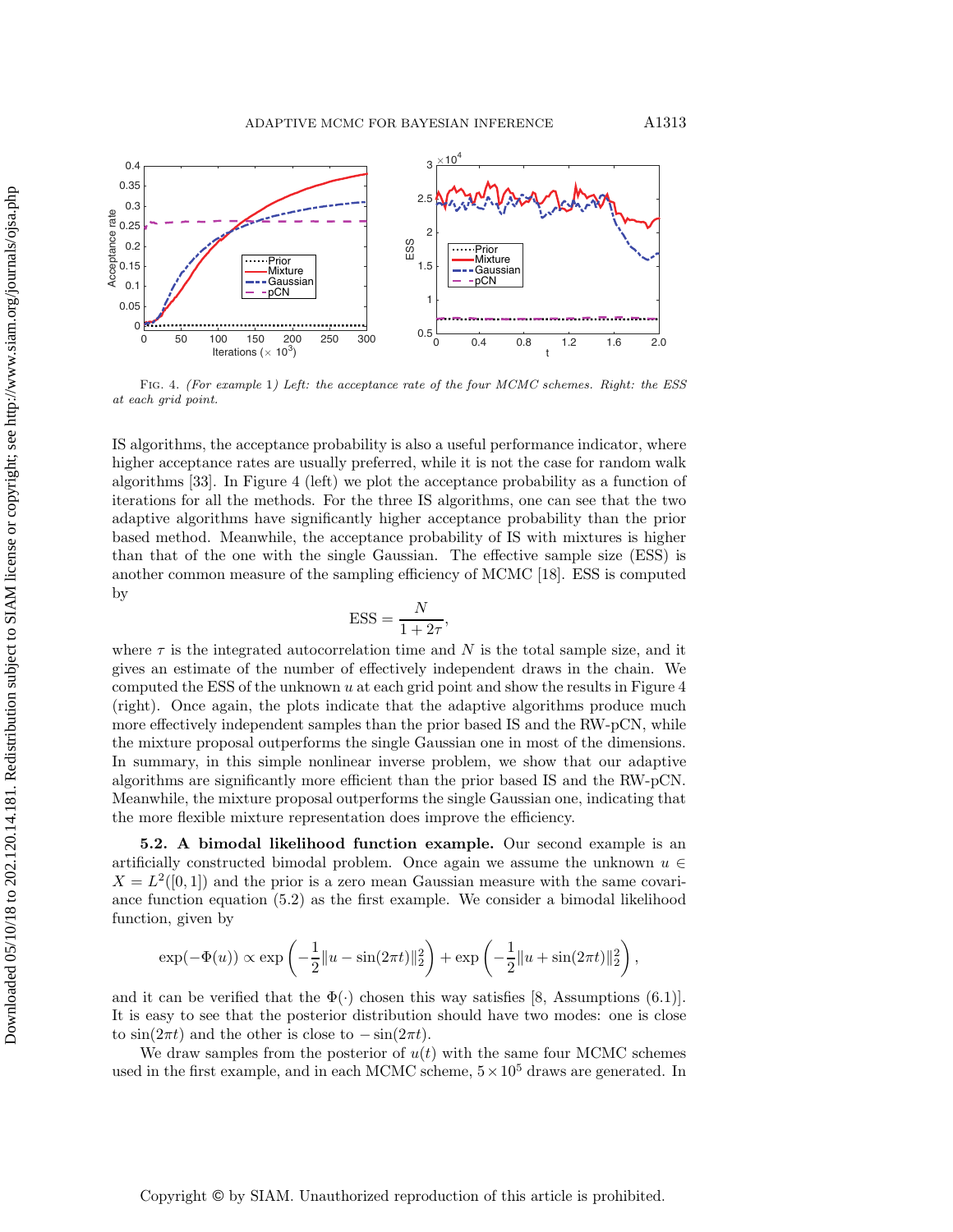<span id="page-13-0"></span>

Fig. 5. (For example 2) 100 samples randomly selected from the chain drawn by each method.

both of the adaptive IS methods, the parameters are updated after every 1000 draws, and the adaptation is terminated in the last  $10<sup>5</sup>$  iterations, with no tempering used. In the RW-pCN, we choose  $\beta = 0.5$ . In all the computations, 100 grid points are used to represent the unknown function  $u$ .

As has been mentioned, the posterior distribution has two modes and we shall examine whether the algorithms can capture both of them. In this respect, we randomly select 100 samples from the chain generated by each algorithm and plot them in Figure [5.](#page-13-0) We can see that the results of each algorithm can capture the two models of the posterior. Next we shall compare the efficiency of the four algorithms. As before, we first show the trace plots of the OMF for the four algorithms in Figure [6](#page-14-0) and one can see that the results of the two adaptive methods and pCN all obtain fairly good mixing results, while the prior based IS seems to have a much slower mixing rate than the other three. Figure [7](#page-14-1) (left) plots the ACF of the OMF as a function of lag and Figure [7](#page-14-1) (right) shows the lag 1 ACF for the unknown at each grid point. Both figures indicate that the adaptive IS with mixtures has the best performance in terms of ACF values. Figure [8](#page-15-0) (left) plots the acceptance rate against the number of iterations, which shows that the three IS algorithms perform very differently: the prior based IS results in an acceptance rate less than 1%, the adaptive IS with one Gaussian results in a rate up to 17%, and that of the adaptive IS with mixtures rises to around 80% as the iteration proceeds. We compute the ESS of each dimension and show the results in Figure [8](#page-15-0) (right), and we see that the ESS of the adaptive IS with mixtures is significantly higher than that of the other three methods, indicating that the adaptive IS with mixtures has a substantial advantage in this multimodal problem.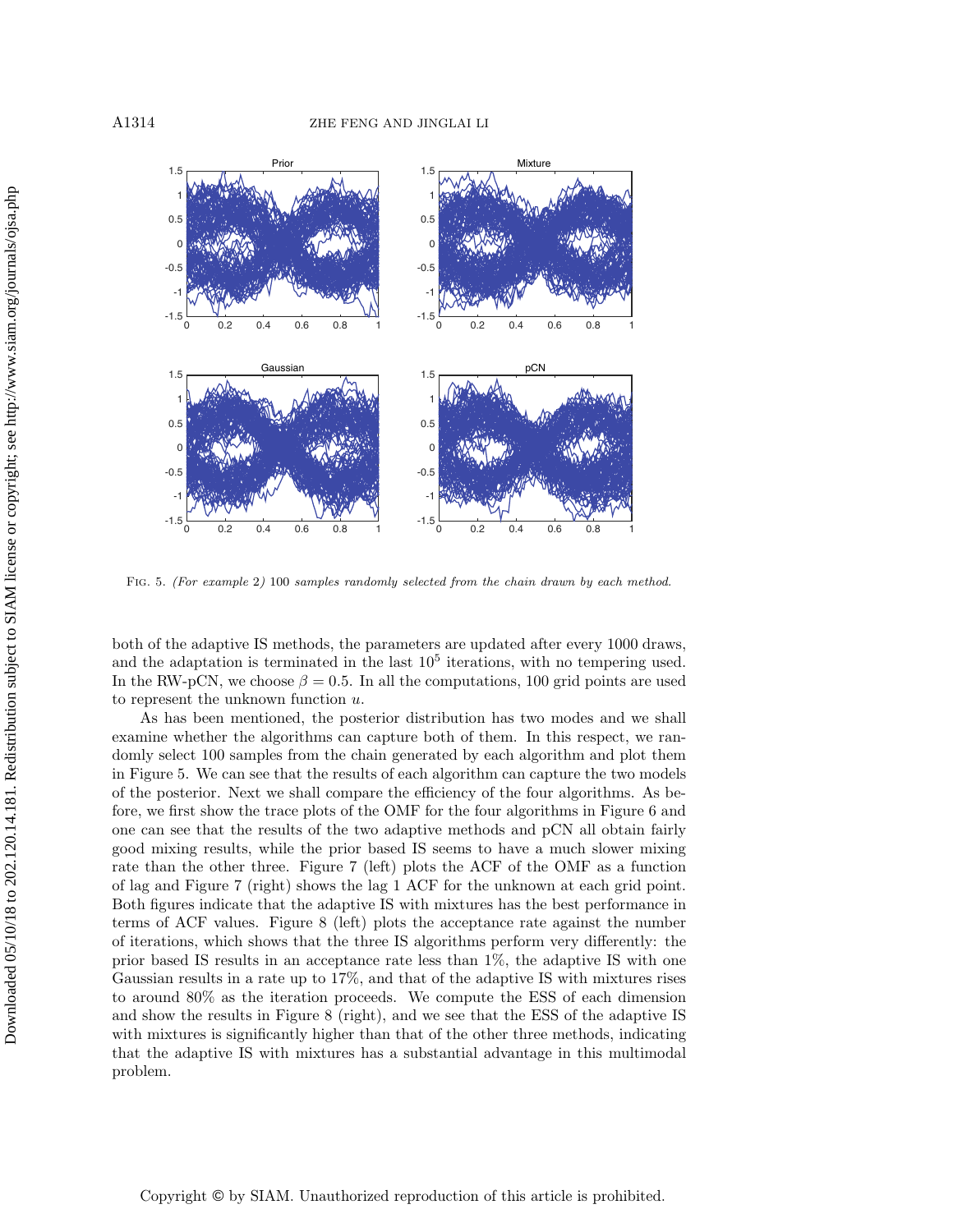<span id="page-14-0"></span>

FIG. 6. (For example 2) The trace plots of the OMF for the four different MCMC schemes.

<span id="page-14-1"></span>

Fig. 7. (For example 2) ACF for the four different MCMC methods. Left: ACF of the OMF plotted as a function of lags. Right: the lag 1 ACF for *u* at each grid point.

Finally to understand the limitation of the proposed method, we test it on another bimodal likelihood function:

$$
\exp(-\Phi(u)) \propto \exp\left(-\frac{1}{2}||u - 2\sin(2\pi t)||_2^2\right) + \exp\left(-\frac{1}{2}||u + 2\sin(2\pi t)||_2^2\right).
$$

We drew  $5 \times 10^5$  samples with the mixture based IS algorithm and with the pCN. We plot the mean of the samples drawn by both methods in Figure [9](#page-15-1) (left), and in [9](#page-15-1) (right), we plot 100 samples drawn by each algorithms. It can be seen from the figures that both methods can only capture one mode of the posterior distribution,

Copyright © by SIAM. Unauthorized reproduction of this article is prohibited.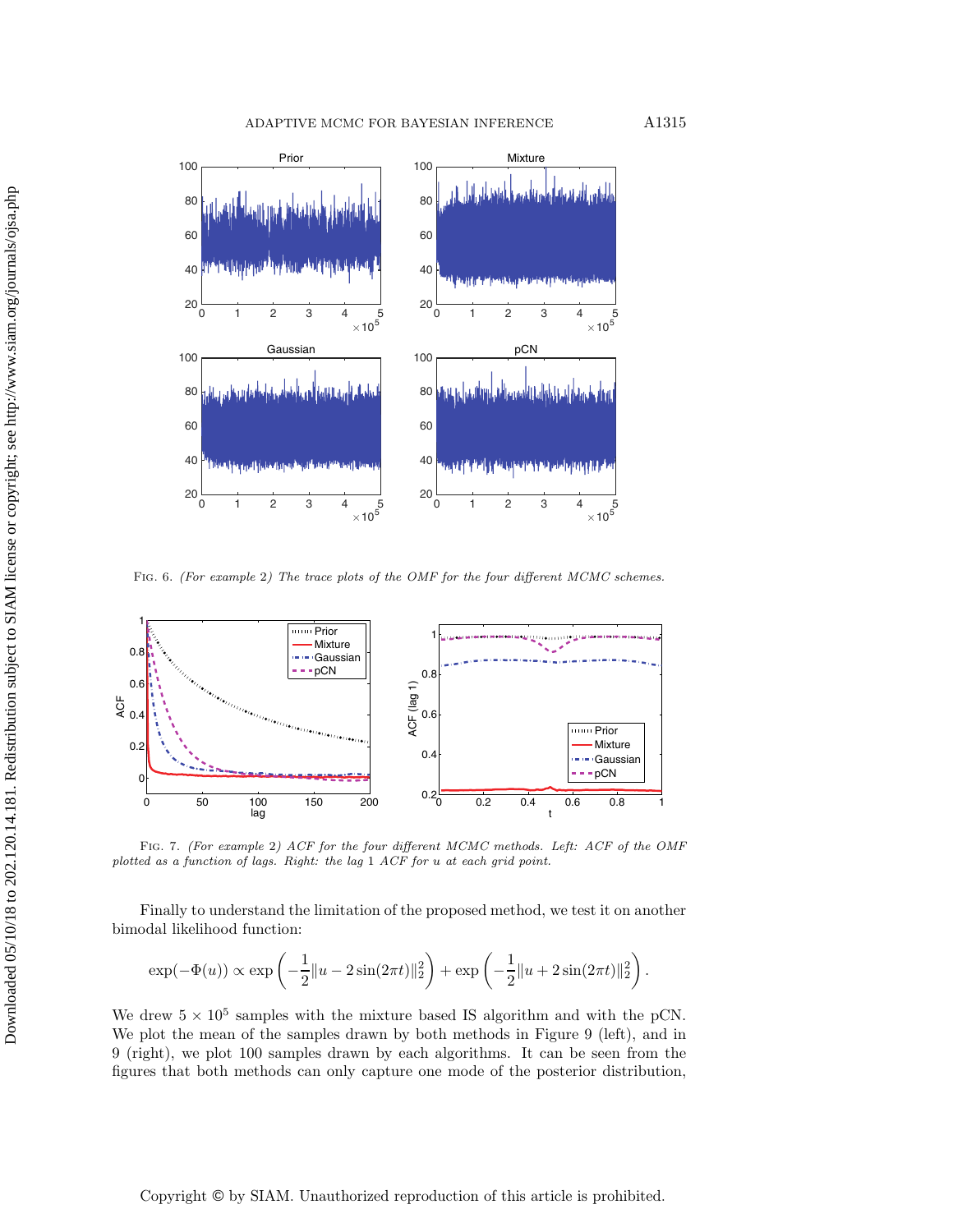<span id="page-15-0"></span>

Fig. 8. (For example 2) Left: the acceptance rate of the four MCMC schemes. Right: the ESS at each grid point.

<span id="page-15-1"></span>

Fig. 9. (For example 2) Left: the sample mean of the mixture based IS method (solid) and that of the pCN method (dashed). Right: samples drawn by the mixture IS method and by the pCN method.

indicating that the problem becomes challenging for our method and the pCN when the modes of the target distribution are far apart.

**5.3. Inverse heat conduction under model uncertainty.** Our last example is the inverse heat conduction (IHC) problems, which consist of estimating temperature or heat flux density on an inaccessible boundary from a measured temperature history inside a solid. These problems have been studied over several decades due to their importance in a variety of scientific and engineering applications [\[4\]](#page-19-20). The IHC problems become nonlinear if the thermal properties are temperature dependent, where the inversion is significantly more difficult than the linear ones. In this example we consider a one dimensional heat conduction equation

<span id="page-15-2"></span>(5.3) 
$$
\frac{\partial u}{\partial t} = \frac{\partial}{\partial x} \left[ c(u) \frac{\partial u}{\partial x} \right]
$$

with initial  $u(x, 0) = u_o(x)$ . Here x and t are the spatial and temporal variable,  $u(x, t)$ is the temperature, and  $c(u)$  is the temperature dependent thermal conductivity, and the length of the medium is  $L$ , all in dimensionless units. We now assume that a heat flux is injected through the left boundary  $(x = 0)$ , yielding a Neumann boundary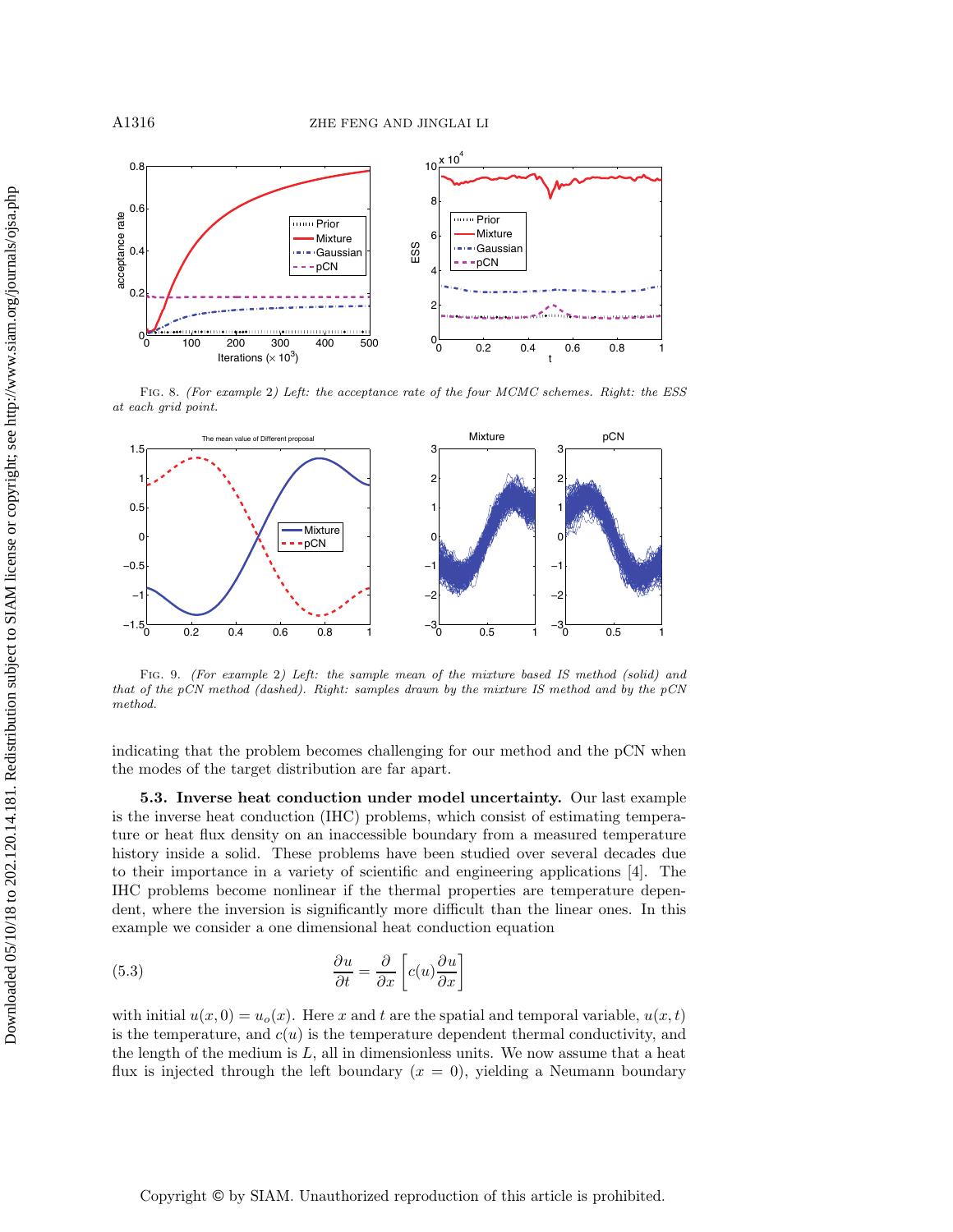<span id="page-16-0"></span>

Fig. 10. Schematic diagram of the IHC problem.

condition:

<span id="page-16-2"></span><span id="page-16-1"></span>
$$
\frac{\partial}{\partial x}u(0,t) = q(t).
$$

The boundary condition (BC) at  $x = L$  is subject to uncertainty: with probability  $0.8$  it is

(5.4a) 
$$
\frac{\partial}{\partial x}u(L,t) = 0,
$$

and with probability 0.2 it is

(5.4b) 
$$
\frac{\partial}{\partial x}u(L,t) = -u.
$$

The interpretation is that the system has two possible states: one with a perfectly insulted boundary at  $x = L$ , and the other with heat diffusion at  $x = L$ .

Suppose that we place a temperature sensor in the medium  $(x = x<sub>s</sub>)$  and the goal is to infer the heat flux  $q(t)$  for  $t \in [0, T]$  from the temperature history measured by the sensor in the time interval. The schematic of this problem is shown in Figure [10.](#page-16-0) A similar problem without model uncertainty has been studied in [\[22\]](#page-19-21).

In the simulation, we let  $L = 1$ ,  $T = 2$ ,  $c(u) = u^2 + 1$ ,  $x_s = 0.9$ , and the initial condition be  $u_o(x) = 0$ . The temperature is measured 50 times (equally spaced) and the error in each measurement is assumed to be an independent zero-mean Gaussian random variable with variance 0.1<sup>2</sup>. We assume the prior on  $q(t)$  is a stationary zero-mean Gaussian process with a squared exponential covariance function:

(5.5) 
$$
C(t, t') = \exp\left(-\frac{|t - t'|^2}{2d^2}\right),
$$

where  $d = 0.3$ . The "truth flux"  $q(t)$  is a realization of the prior (shown in Fig-ure [12\)](#page-17-0) and the data is simulated with the generated flux  $q(t)$  and the boundary condition [\(5.4b\)](#page-16-1). In this problem the likelihood function becomes

$$
\frac{d\mu^{y}}{d\mu_{0}} = 0.8 \exp(-\Phi_{1}(u)) + 0.2 \exp(-\Phi_{2}(u)),
$$

where  $\Phi_1(u)$  corresponds to [\(5.3\)](#page-15-2) with BC [\(5.4a\)](#page-16-2) and  $\Phi_2(u)$  corresponds to (5.3) with BC [\(5.4b\)](#page-16-1).

We draw samples from the posterior of  $u(t)$  with the four MCMC schemes used in the previous examples. In each MCMC scheme,  $1.5 \times 10^5$  draws are generated. In both of the adaptive IS methods, the parameters are updated after every 500 draws, and the adaptation is terminated after  $10<sup>5</sup>$  draws. To accelerate the convergence, we use tempering in the first 11 iterations (5,500 draws) with tempering parameter  $\lambda = (i-1)/10$  for  $i = 1, ..., 11$ . In the RW-pCN, we choose  $\beta = 0.1$ .

We first show the trace plot of the OMF in Figure [11,](#page-17-1) and it is quite clear that the results of the two adaptive methods are better than those of the prior based IS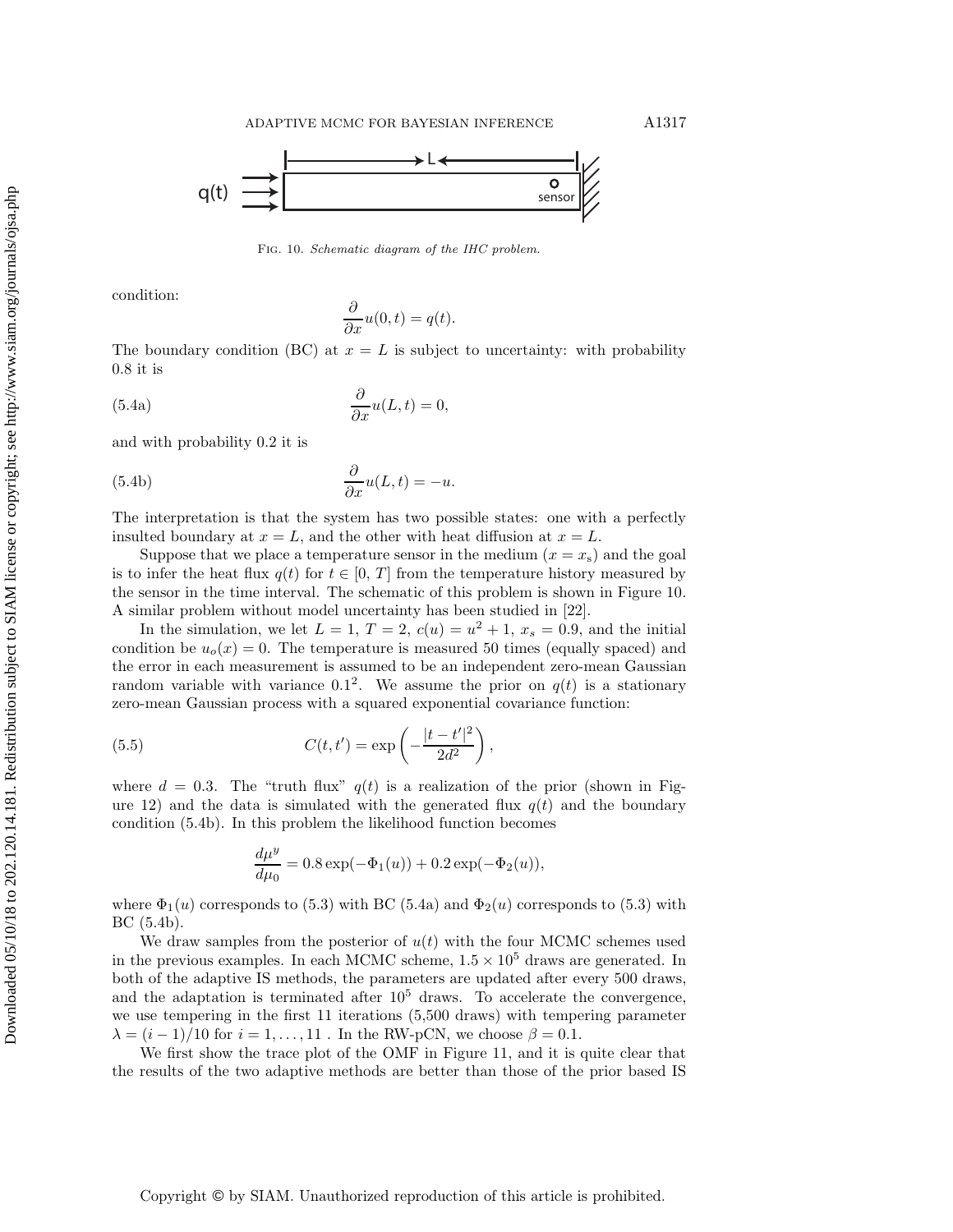<span id="page-17-1"></span>

Fig. 11. (For example 3) The trace plots of the OMF for the four different MCMC schemes.

<span id="page-17-0"></span>

Fig. 12. (For example 3) Left: the means of the samples in each cluster of the chain drawn by the IS with mixtures and the true flux. Right: the means of the samples drawn by the adaptive IS with a single Gaussian, the prior based IS, and the RW-pCN.

and the pCN. Because of the multimodality of the likelihood function, the posterior may have multiple modes, and to verify this, we apply the K-means method described in section [4](#page-6-0) to cluster the samples drawn by the four methods. The samples of the adaptive IS with mixtures can be successfully classified into two groups and we plotted the mean of each group in Figure [12](#page-17-0) (left), compared against the true heat flux. The K-means method, however, fails to separate the samples drawn by the other three methods, likely because the chains have not reached the target posterior distribution yet. We plot the means of the samples of the three methods in Figure [12](#page-17-0) (right). Like the previous examples we show the ACF results of the four methods in Figures [13,](#page-18-0) and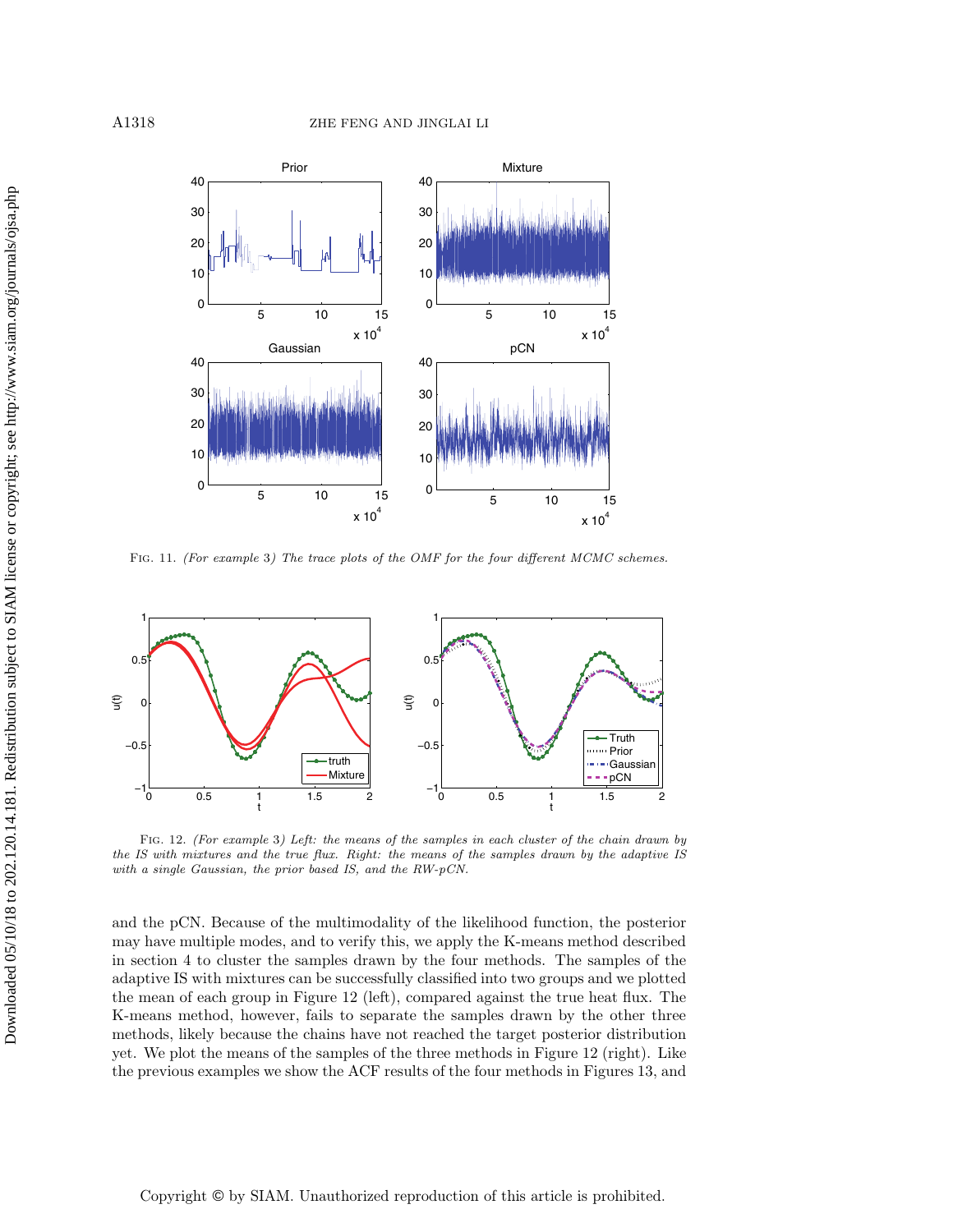<span id="page-18-0"></span>

Fig. 13. (For example 3) ACF for the four different MCMC methods. Left: ACF of the OMF plotted as a function of lags. Right: the lag 1 ACF for *u* at each grid point.

<span id="page-18-1"></span>

Fig. 14. (For example 3) Left: the acceptance rate of the four MCMC schemes. Right: the ESS at each grid point.

the acceptance rates and the ESS in Figures [14.](#page-18-1) In all the plots, the adaptive IS with mixtures exhibits the best performance, followed by the IS with a single Gaussian.

**6. Conclusions.** In conclusion, we have presented an adaptive IS algorithm to implement Bayesian inference for functions. Namely, we choose a Gaussian mixture with a particular parametrization as our proposal and adaptively adjust the parameter values using sample history. We also develop an efficient algorithm based on clustering to compute the parameter values in each iteration. We demonstrate the efficiency of the proposed method with numerical examples and in particular we show that it performs well for multimodal posteriors. We emphasize that the proposed method is easy to implement, treating the problem as a black box model, and requiring no information on the mathematical structure of the forward model.

As has been demonstrated by the numerical examples, the mixture proposals can generally provide faster mixing rates than the single Gaussian, thanks to their higher flexibility. On the other hand, given that the Gaussian approximation is less complex computationally (without the clustering step), we recommend to use the single Gaussian approximation in problems where the posterior distributions do not deviate too much from a Gaussian measure, and to use mixtures for strongly nonGaussian posteriors.

There are number of possible extensions of the work. First in this work we approx-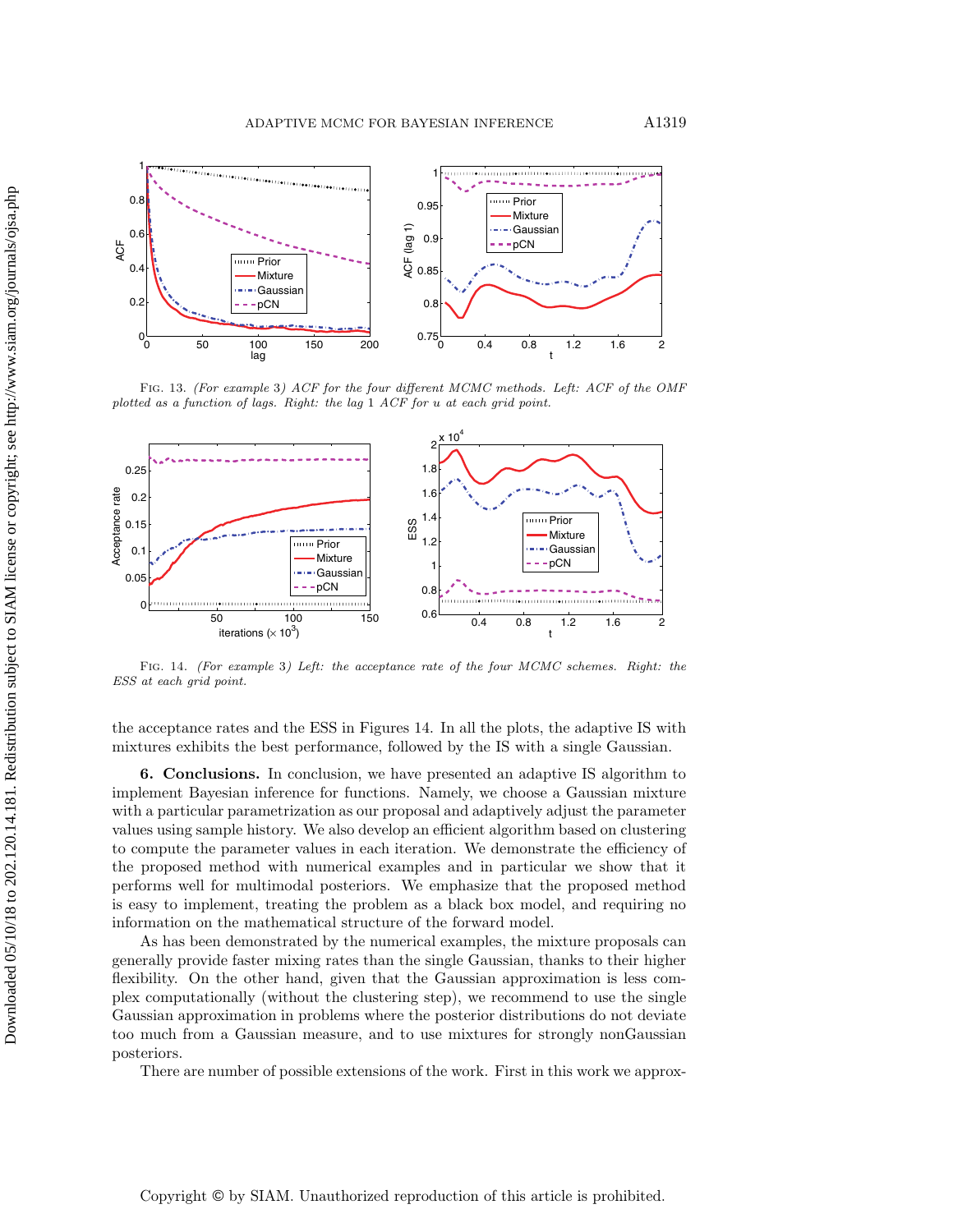imate the solution to the KLD minimization problem with clustering. It is possible that if we can modify the standard EM algorithm and use it to solve the optimization problem directly, we may obtain a better mixture proposal in each iteration and improve the sampling efficiency. Second, the intrinsic dimensionality  $K$  is of essential importance for our method, and in the present work, K is determined rather heuristically. Thus developments of more effective and theoretically justified methods certainly deserve further studies. Finally, the algorithm developed here is based on an independence sampler, and we are also interested in extending the ideas to the development of adaptive random walk algorithms for functions. We plan to investigate these problems in the future.

### REFERENCES

- <span id="page-19-8"></span>[1] C. ANDRIEU AND J. THOMS, A tutorial on adaptive MCMC, Statist. Comput., 18 (2008), pp. 343–373.
- <span id="page-19-9"></span>[2] Y. Atchade, G. Fort, E. Moulines, and P. Priouret, Adaptive Markov chain Monte Carlo: Theory and methods, in Bayesian Time Series Models, Cambridge University Press, Cambridge, 2011, pp. 32–51.
- <span id="page-19-18"></span>[3] Y. F. ATCHADE, An adaptive version for the Metropolis adjusted Langevin algorithm with a truncated drift, Methodol. Comput. Appl. Probab., 8 (2006), pp. 235–254.
- <span id="page-19-20"></span>[4] J. BECK, B. BLACKWELL, AND C. ST CLAIR, Inverse Heat Conduction: Ill-Posed Problems, John Wiley and Sons, New York, 1985.
- <span id="page-19-6"></span>[5] A. Beskos, A stable manifold MCMC method for high dimensions, Statist. Probab. Lett., 90 (2014), pp. 46–52.
- <span id="page-19-2"></span>[6] A. BESKOS, G. ROBERTS, A. STUART, ET AL., *Optimal scalings for local Metropolis–Hastings* chains on nonproduct targets in high dimensions, Ann. Appl. Probab., 19 (2009), pp. 863– 898.
- <span id="page-19-5"></span>[7] A. BESKOS, G. ROBERTS, A. STUART, AND J. VOSS, MCMC methods for diffusion bridges, Stoch. Dyn., 8 (2008), pp. 319–350.
- <span id="page-19-3"></span>[8] S. L. COTTER, G. O. ROBERTS, A. STUART, D. WHITE, ET AL., MCMC methods for functions: Modifying old algorithms to make them faster, Statist. Sci., 28 (2013), pp. 424–446.
- <span id="page-19-7"></span>[9] T. Cui, K. J. Law, and Y. M. Marzouk, Dimension-Independent Likelihood-Informed MCMC, J. Comput. Phys., 304 (2016), pp. 109–137.
- <span id="page-19-12"></span><span id="page-19-11"></span>[10] G. DA PRATO, An Introduction to Infinite-Dimensional Analysis, Springer, New York, 2006.
- [11] M. DASHTI, K. J. H. LAW, A. M. STUART, AND J. VOSS, MAP estimators and their consistency in Bayesian nonparametric inverse problems, Inverse Problems, 29 (2013), 095017.
- <span id="page-19-16"></span>[12] J. GÅSEMYR, On an adaptive version of the Metropolis–Hastings algorithm with independent proposal distribution, Scand. J. Stat., 30 (2003), pp. 159–173.
- <span id="page-19-14"></span>P. GIORDANI AND R. KOHN, Adaptive independent Metropolis-Hastings by fast estimation of mixtures of normals, J. Comput. Graph. Statist., 19 (2010), pp. 243–259.
- <span id="page-19-17"></span>[14] H. Haario, E. Saksman, and J. Tamminen, An adaptive Metropolis algorithm, Bernoulli, 7 (2001), pp. 223–242.
- <span id="page-19-0"></span>[15] N. L. HJORT, C. HOLMES, P. MÜLLER, AND S. G. WALKER, Bayesian Nonparametrics, Vol. 28, Cambridge University Press, Cambridge, 2010.
- <span id="page-19-10"></span>[16] L. HOLDEN, R. HAUGE, AND M. HOLDEN, Adaptive independent Metropolis-Hastings, Ann. Appl. Probab., 19 (2009), pp. 395–413.
- <span id="page-19-1"></span>[17] J. KAIPIO AND E. SOMERSALO, Statistical and Computational Inverse Problems, Vol. 160, Springer, New York, 2005.
- <span id="page-19-19"></span>[18] R. E. Kass, B. P. Carlin, A. Gelman, and R. M. Neal, Markov chain Monte Carlo in practice: A roundtable discussion, Amer. Statist., 52 (1998), pp. 93–100, [https://doi.org/](https://doi.org/10.2307/2685466) [10.2307/2685466.](https://doi.org/10.2307/2685466)
- <span id="page-19-15"></span>[19] J. M. Keith, D. P. Kroese, and G. Y. Sofronov, Adaptive independence samplers, Statist. Comput., 18 (2008), pp. 409–420.
- <span id="page-19-4"></span>[20] K. J. Law, Proposals which speed up function-space mcmc, J. Comput. Appl. Math., 262 (2014), pp. 127–138.
- <span id="page-19-13"></span>[21] J. Li, A note on the Karhunene–Loeve expansions for infinite-dimensional Bayesian inverse problems, Statist. Probab. Lett., 106 (2015), pp. 1–4.
- <span id="page-19-21"></span>J. Li AND Y. M. MARZOUK, Adaptive construction of surrogates for the Bayesian solution of inverse problems, SIAM J. Sci. Comput., 36 (2014), pp. A1163–A1186.